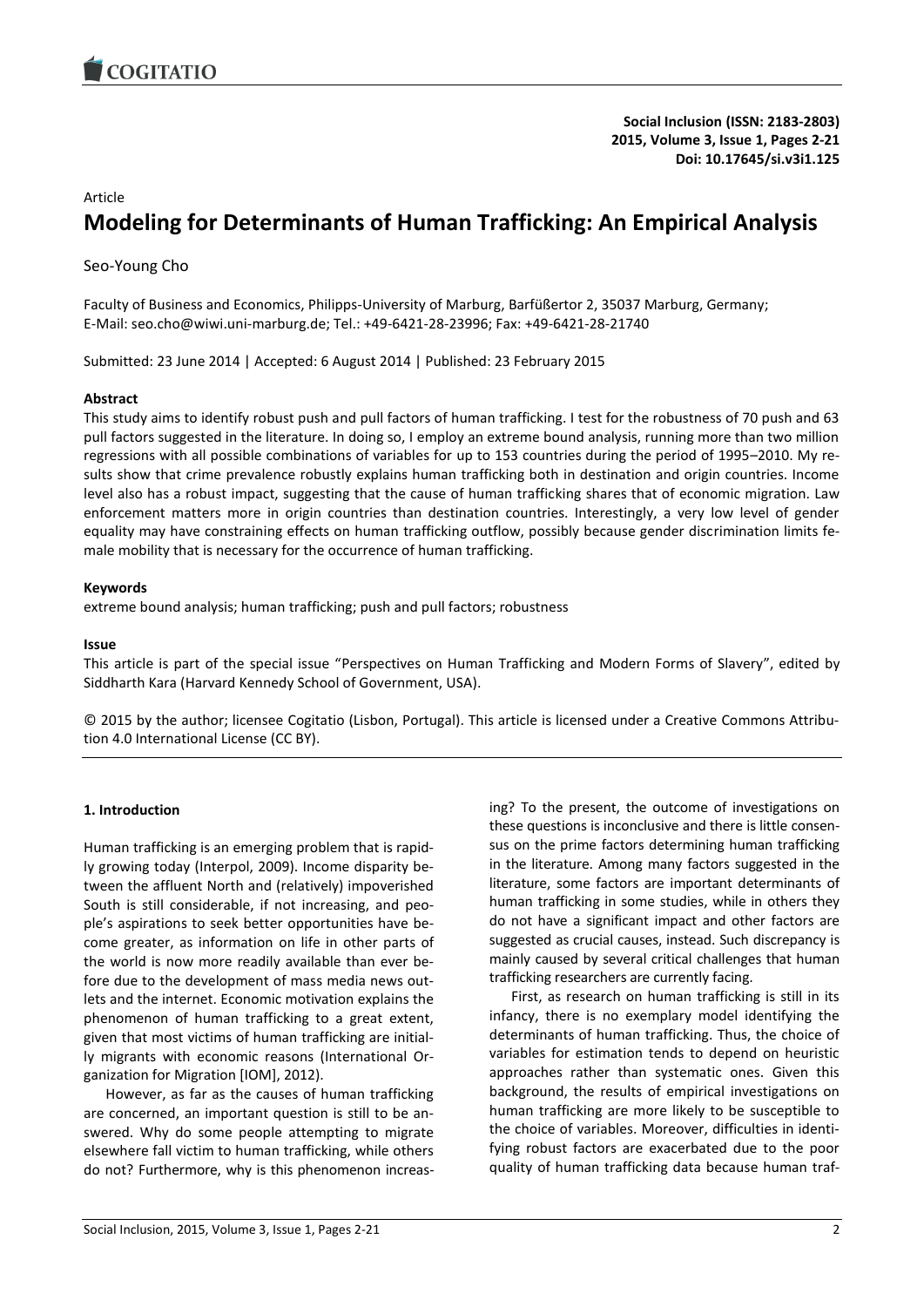ficking is a clandestine, criminal activity of a complex nature, and therefore current discussions heavily depend on fragmented information that is available.

In this paper, I try to overcome the incompleteness of research on human trafficking and propose a baseline model by reviewing a comprehensive list of the literature and empirically assessing the robustness of all human trafficking factors suggested in the literature. My investigation aims to identify robust factors, while controlling for many other overlapping factors. To do so, I employ an extreme bound analysis (EBA) that identifies factors robust to the choice of other control variables. By using this method, we can single out variables which survive in some million regressions, with all possible combinations of other control variables (Leamer, 1983; Levine & Renelt, 1992; Sala-i-Martin, 1997). This method is particularly sensible if there is no consensus on the choice of explanatory variables in the literature, which is the case of human trafficking research (another exemplary study using the EBA in this respect is Hegre and Sambanis' (2006) sensitivity analysis on the determinants of civil wars). Moreover, in order to reduce potential estimation biases caused by measurement errors and selection biases in human trafficking data, I make a use of the three different global measurements on human trafficking in-/outflows—United Nations Office on Drugs and Crime (UNODC) (2006), United States Department of State (2011–2014), and International Labor Organization (ILO) (2005)—, and compare the results of the these measurements.

From the literature consisting of 19 major empirical studies systematically analyzing the causes of human trafficking, I gather 70 factors pushing victims to be trafficked from origin countries, and 63 factors pulling victims trafficked into destination countries. The factors reflect diverse aspects of human trafficking, but can be categorized into four pillars—migration, crime, vulnerability, and policy and institutional efforts. The four prime pillars explain: (1) which groups of people take risky migration options and therefore likely fall victim to human trafficking (migration and vulnerability pillars); (2) and how/under which environments those vulnerable migrants are more easily trafficked (crime and policy/institutional efforts pillars).

My empirical analysis revisits and assesses the relevance of the four pillars on human trafficking. First, my findings suggest that the crime pillar of human trafficking is a robust factor pushing and pulling victims in origin and destination countries, respectively. Second, several factors facilitating migration closely explain human trafficking: income and globalization—in particular, exposure to information. Third, the institutional quality pillar matters in origin countries, while the factors of this pillar do not turn out to have a significant impact in destination countries. Last, empirical assessments on the vulnerability pillar indicate controversial findings. Interestingly, gender discrimination and low

development—indicators of the vulnerability of people to human trafficking—do not demonstrate robust effects, and some gender-related indicators such as high fertility rates have constraining effects that are contrary to expectations. It seems that gender discrimination does not have a straightforward relation with human trafficking. In other words, a very low level of gender equality also constrains human trafficking, possibly by discouraging female mobility.

My findings provide a baseline set of robust push and pull factors based on empirical investigation on the four pillars of human trafficking. By doing so, this paper suggests a reference for further studies closely looking into the specific circumstances of human trafficking, and offers policy relevance in terms of suggesting in which areas we should focus on in order to combat the problem.

## **2. Four Pillars of Human Trafficking**

The literature puts forward a large set of push and pull factors of human trafficking, the first determining the supply of victims from countries of origin, and the latter determining demand for labor provided by victims in destination countries. The following four pillars provide a basic framework to explain the different factors of human trafficking in origin and destination countries. Each pillar is, of course, not exclusive and many push and pull factors can be included in more than one pillar.

## *2.1. Migration*

IOM Counter Trafficking Module (CTM), a survey of about 25,000 victims, shows that most trafficking victims were initially recruited for migration through personal connections or professional agencies, while less than 5% in the sample of the survey were kidnapped. This observation indicates that, from the outset, the majority of trafficking victims voluntarily decide to migrate elsewhere. The literature also supports a linkage between migration and human trafficking. Mahmoud and Trebesch (2010) suggest that having a migrant in a family tends to motivate other family members to migrate and also increases the probability of being trafficked. Akee, Basu, Chau and Khamis (2010) and Akee, Bedi, Basu and Chau (2014) also show that migration between two countries induces human trafficking flows between them.

With this in mind, various factors promoting migration can likely explain human trafficking. Among them, income is a crucial factor suggested in the literature, given that migrants commonly come from lower-income countries to wealthier countries. The economic motivation of migrants is shared by victims of human trafficking who initially wanted to migrate for economic betterment (IOM, 2012). In relation to that, employment opportunities for the low-skilled in origin countries and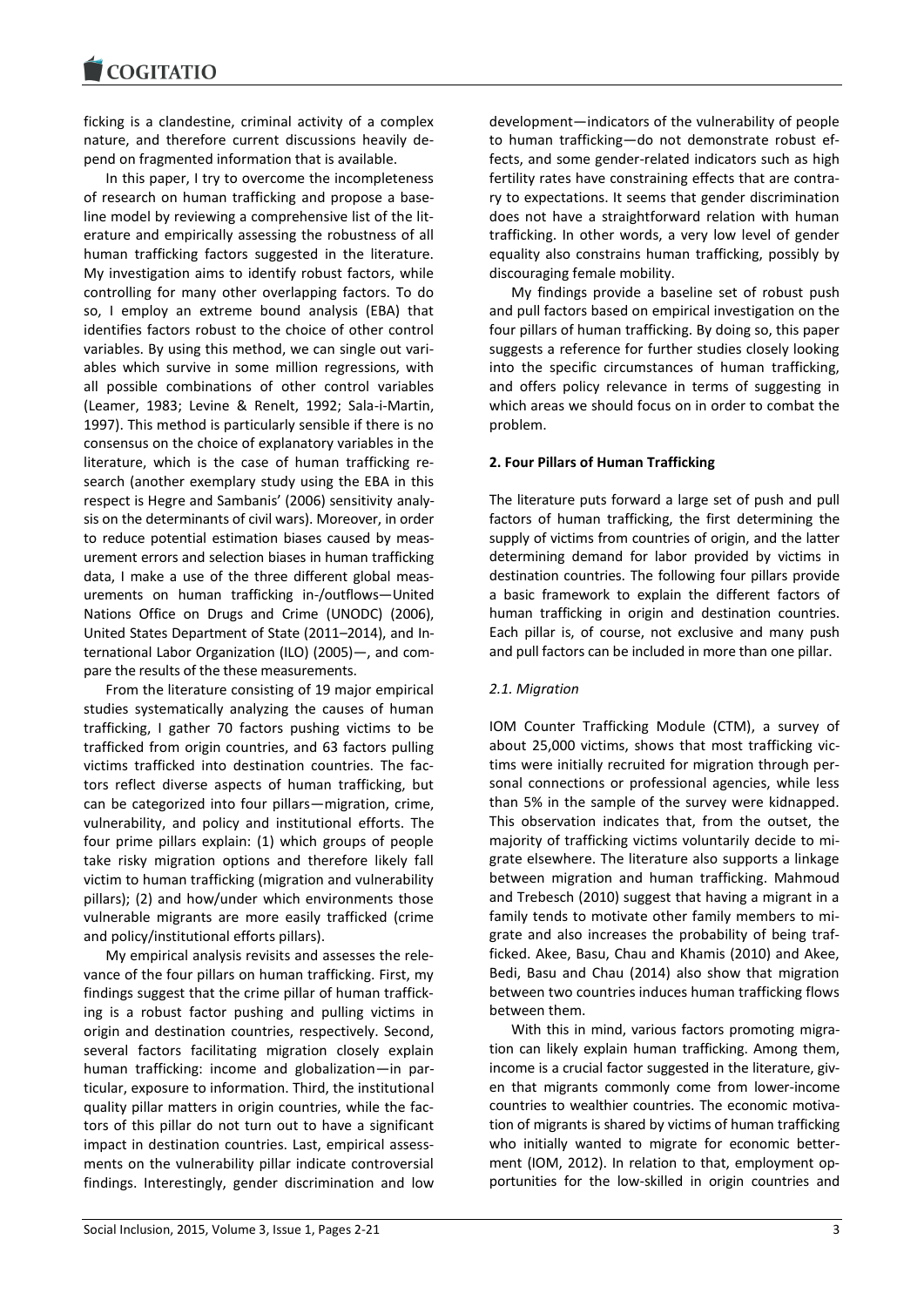demand for cheap labor in destinations—particularly in prostitution, agricultural and informal industries where (potential) victims of human trafficking are typically employed—can shape certain migration patterns more prone to human trafficking. Additionally, factors facilitating migration and human mobility across borders—such as globalization and migration policy—can also provide a linkage to human trafficking flows.

# *2.2. Vulnerability*

Above, I addressed the linkage between migration and human trafficking because most trafficking victims are initially migration seekers. Thus, it is reasonable to expect that migration factors can provide at least rudimentary indicators of human trafficking; therefore, determinants of migration are overlapped with push and pull factors of human trafficking to some extent. However, the pool of migrants is not identical to that of trafficking victims, and thus one needs to raise a further question in explaining human trafficking: *why do some migrants fall victim to human trafficking, while others do not?* In other words, what makes some migrants more vulnerable to human trafficking? In tackling this question, a vulnerability assessment is noteworthy (Akee, Basu, Chau, & Khamis, 2012).

The literature widely points out that the vulnerable position of women in society is a powerful push factor of human trafficking outflows (Bettio & Nandi, 2010; Clawson & Layne, 2007; Danailova-Trainor & Belser, 2006; Di Tommaso, Shima, Strøm, & Bettio, 2009). Human trafficking is apparently gender-based violence, the majority of victims being females exploited in the sex industry (UNODC, 2006; IOM, 2012). Among many types of gender discrimination, women's vulnerable position in employment likely pushes them to take risky migration options which may turn into human trafficking.

There are also other factors making people more vulnerable to human trafficking. As discussed above, income is both a push and pull factor of human trafficking. However, it might be perceived that income differences actually motivate people to undertake risky migration because such a difference can make people resentful towards their current situation, and raise expectations for a better life. In this regard, income inequality can be a strong factor pushing underprivileged people to be trafficked (Jac-Kucharski, 2012; Mo, 2011). Also, conflicts, human rights violations, and socioeconomic/political unrest lead people into desperately wanting to escape from their current living situation, therefore making people under such circumstances more vulnerable to human trafficking (Akee et al., 2010; Frank, 2011).

# *2.3. Crime*

While human trafficking is associated with certain pat-

terns of migration, it is, at the same time, a crime involving the illegal transportation of people and exploitation of them (UN, 2000). In fact, human trafficking occurs only if there are perpetrators exploiting vulnerable migrants. According to Interpol (2009), human trafficking is the third largest transnational crime, bringing large profits for organized criminal groups. Much of the criminology literature documents the connection between human smuggling, human trafficking, and organized crime activities (Aronowitz, 2001). The studies show that organized criminal organizations—which are already involved in human smuggling and drug/arms trafficking—are now expanding their business into trading victims of human trafficking for exploitative labor. These studies point out that such involvement of criminal organizations enlarges the scope of human trafficking operation, with profits made through such business amounting to billions of dollars every year (Belser, 2005). In quantitative empirical studies, Akee et al. (2014) pioneered a study on traffickers' incentives to operate human trafficking business in different countries. Their study suggests that the level of law enforcement and corruption, as well as prostitution policy, can affect traffickers' incentives in selecting countries for their criminal operations.

Based on the discussions in the literature, the prevalence of human trafficking can be determined by profitability, which is related to market sizes and conditions in which trafficking victims are typically employed (e.g., prostitution, domestic servitude, agriculture and other informal sectors), the risk of being caught (law enforcement level), and the presence of already established criminal organizations with respect to operating costs and experience in trafficking businesses. Indeed, the crime aspect of human trafficking is something that has widely been neglected in the empirical literature, and thus linkages between human trafficking and the prevalence of crime are still empirically inconclusive.

## *2.4. Policy and Institutional Efforts*

As human trafficking is a crime, institutional efforts in combating the crime play an important role. Human trafficking researchers discuss law enforcement and the level of corruption as important factors, both in origin and destination countries (Akee et al. 2010, 2014; Cho, Dreher, & Neumayer, 2013; 2014; Jakobsson & Kotsadam, 2013). Besides the general rule of law, specific antitrafficking measures are also crucial to addressing the problem (Cho et al. 2014; Cho & Vadlamannati, 2012; Potrafke, 2013). The anti-trafficking measures include prosecution policy against traffickers, protection policy for victims, and prevention policy (UN, 2000). These measures are essential as human trafficking is a specific form of crime which cannot be fully addressed by other existing laws.

Furthermore, general developmental policies are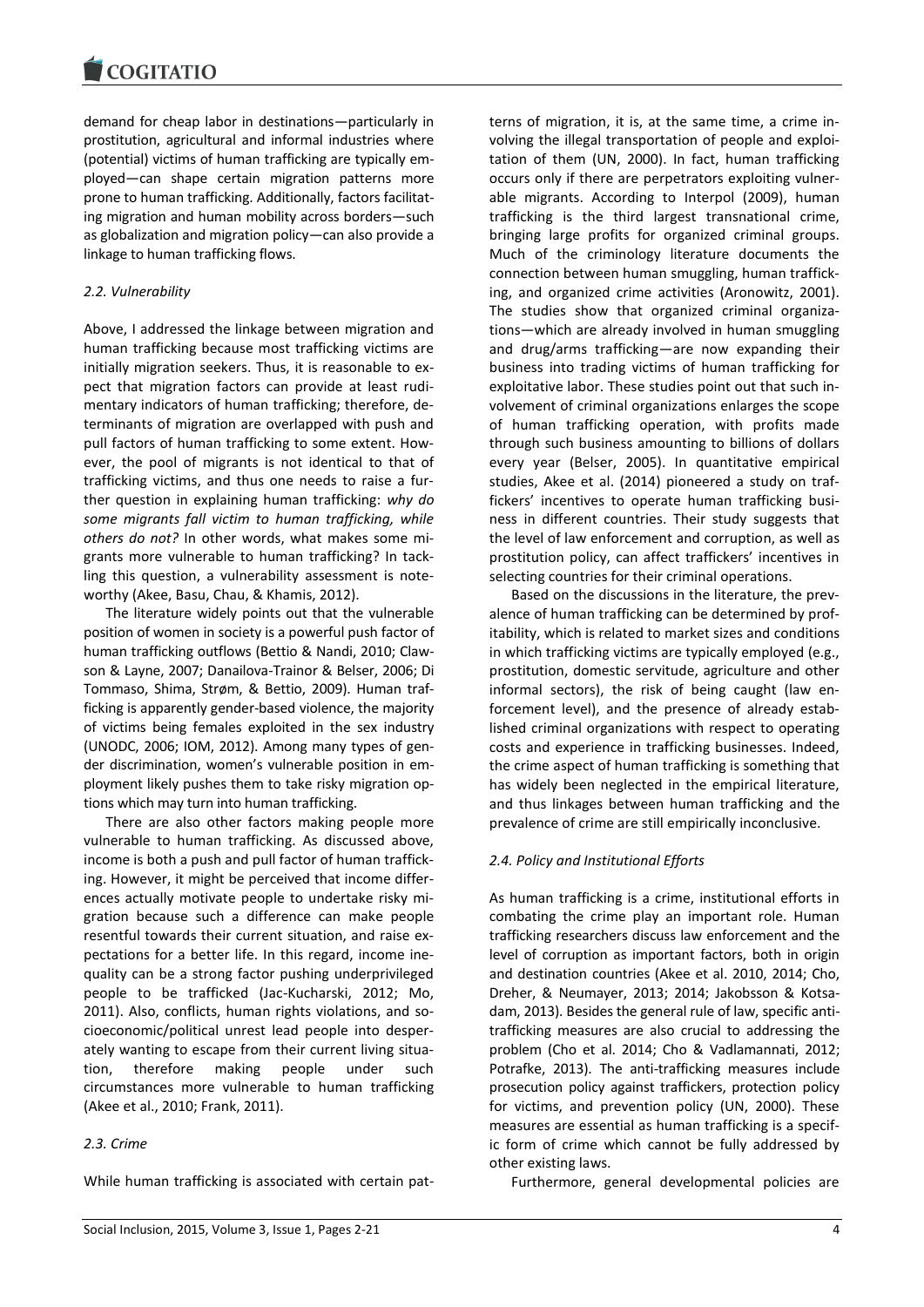also important because the root causes of human trafficking are closely related to developmental problems such as poverty, inequality and gender discrimination bringing about risks for human security.

# **3. Data: Measuring Human Trafficking**

One of the challenges of investigating human trafficking is the lack of reliable data (Kangaspunta, 2003). As human trafficking is a clandestine, illicit criminal activity, the true magnitude of the problem is still unknown. Furthermore, despite the international definition of human trafficking adopted by the United Nations (UN)' Anti-trafficking Protocol (2000), it is hard to clearly distinguish this phenomenon from illegal migration and forced labor in practice, with many countries using different variations of the definition (for instance, including sex trafficking only, or applying the 'forced labor' concept). In fact, at present, there is no internationally comparable official statistics capturing the magnitude of human trafficking (van Dijk, 2008). The United Nations Surveys on Crime Trends and the Operations of Criminal Justice Systems (UNCTS) provide police statistics on the reported number of human trafficking cases for the period of 2005–2008, covering a maximum of 80 countries. $<sup>1</sup>$  However, these statistics hardly reflect</sup> the true extent of the problem, with variations in statistics across countries and time instead capturing the level of law enforcement and differences in the definition of human trafficking between countries (Harrendorf, Heiskanen, & Malby, 2010).

Despite the problems of human trafficking data collection mentioned above, there are several international attempts to quantify the level of human trafficking by utilizing various sources, including media reports, expert judgments, and qualitative information from fieldwork. Among them, three datasets provide quantitative information on the magnitude of human trafficking which is comparable across countries. First, the United Nations Office on Drug and Crime (UNODC, 2006) proposes an incidence reporting index, grading the level of human trafficking in/outflows on a scale of 0 to 5 based on incidences coded in international reports and media. This index covers up to 161 countries and aggregates numbers over the period of 1996– 2003. Second, the United States Department of State (2001–2014) categorizes countries into major destinations/origins based on the classification of whether a country experiences more than 100 reported cases of in/outflows in a given year. The US annual data is a dummy variable covering up to 190 countries from 2001 to 2013. Third, the International Labor Organization collected information on incidences through its global reporting system and provides the aggregate number of cases during the period of 1995–2000, covering a maximum of 74 countries.<sup>2</sup>

These selected datasets have several advantages. First, they are gathered by a single collection body under a unified definition of human trafficking, minimizing noises caused by disparities in collection methods and definitions. Second, as they are not police statistics, these datasets are comparatively less susceptible to biases caused by law enforcement efforts. However, these data have some shortcomings as well. First, they are still subject to biases in data collection because they depend on reported incidences. Second, the UNODC and ILO data provide aggregate quantities without variations over time, while the panel data provided by the US Department of State is a dummy variable with few variations. With the constraints of the available data in mind, I employ each of the three datasets in my analysis and compare the results in order to reduce any biases and fragmentation each dataset has. Furthermore, I include control variables capturing as many reporting biases as possible in my estimation model. In doing so, the UNODC dataset serves as the main measurement and the other two as check for the robustness because the UNODC data follows the definition of human trafficking suggested by the UN Antitrafficking Protocol (2000), and thus, the collected information reflects the internationally accepted scopes of human trafficking most precisely. The definitions of human trafficking adopted by the ILO and the United States are widely similar to that of the UNODC with minor variations—ILO not specifying forms of human trafficking and the US specifically mentioning commercial sex as a cause of human trafficking. The detailed definitions of human trafficking and information on the three datasets are provided in Appendix A.

## **4. Research Design**

1

The aim of my study is to select robust push and pull factors of human trafficking. In order to pursue this goal, I follow two procedures. First, I review all major existing literature in the field of human trafficking, in particular empirical studies, and collect all factors suggested by these studies. Indeed, empirical studies are rare in this field mainly because of the lack of data. With the best of my knowledge, I identified and selected 19 studies<sup>3</sup>-to date-empirically investigating the

1

<sup>1</sup> Additionally, there are EU-wide statistics on human trafficking collected and published by the European Commission (2013), covering 34 member states from 2008 to 2010.

<sup>2</sup> The IOM CTM provides enriched information on the characteristics of victims; however, this dataset is not suitable for a macro-analysis given that it is micro-survey data without a reference to the magnitude of the problem at the country level. <sup>3</sup> Akee et al. (2010, 2012, 2014), Bales (2007), Belser (2005), Bettio and Nandi (2010), Cho (2013), Cho et al. (2013), Clawson and Layne (2007), Danailova-Trainor and Belser (2006), Di Tommaso et al. (2009), Frank (2011), Jac-Kucharski (2012), Jakobsson and Kotsadam (2013), Mahmoud and Trebesch (2010),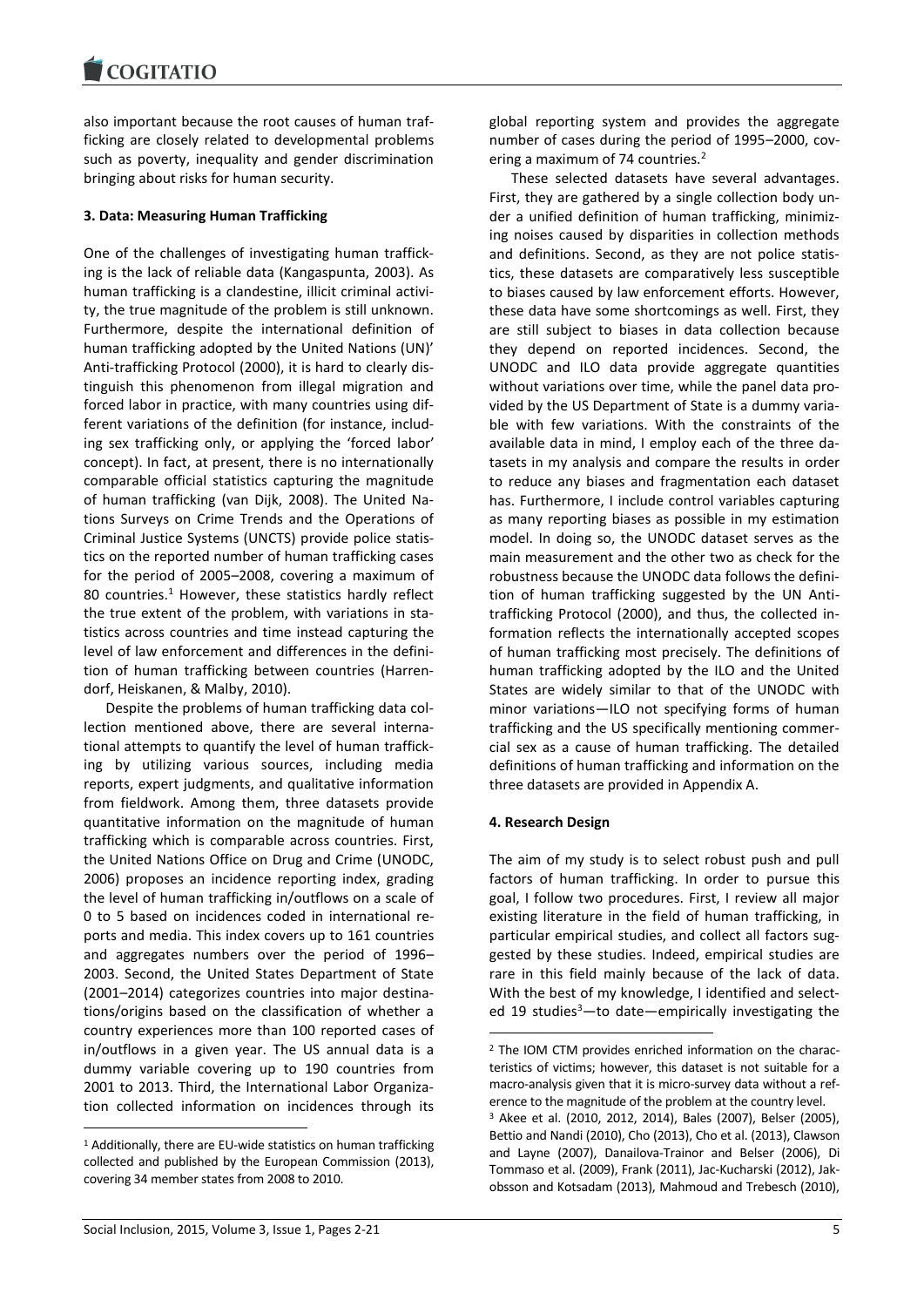determinants of human trafficking by using systematic analyses. Through reviewing the currently available studies, I identify 70 (potential) push factors in countries of origin, and 63 (potential) pull factors in countries of destination. The full list of the push and pull factors suggested in these studies, can be found in Appendices B and C.

As mentioned earlier, it is a challenging task to distinguish between robust factors while controlling for many other factors with overlapping effects, in particular because there are no established findings in the human trafficking literature. With these challenges in mind, I try to identify robust factors of human trafficking by employing an extreme bound analysis. The extreme bounds analysis (EBA), proposed by Leamer (1983), Levine and Renelt (1992) and Sala-i-Martin (1997), is a method to check the statistical significance of the effect of a factor in all possible specifications, with different combinations of other factors.

The main advantage of this method is that it distinguishes factors robust to the choice of other control variables, and therefore enables to identify 'true' variables (Sala-i-Martin, 1997), which explain human trafficking. However, the EBA approach may still be unable to identify a full set of robust explanatory variables if most factors suggested in the literature are not correlated systematically with human trafficking at all. Such a potential problem may not be trivial in the literature of human trafficking because this is a new field with a thin volume of literature and furthermore the poor quality of data on human trafficking makes empirical research difficult. Acknowledging the limitation, I further check the credibility of the suggested factors with qualitative studies on human trafficking. Among them, Cameron and Newman (2008) list 32 structural and proximate factors of human trafficking based on numerous field reports of international organizations and expert opinions. The majority of the factors suggested in their study overlaps with the push and pull factors documented from the empirical studies I gathered. Moreover, the UNODC (2008) also addresses nine socioeconomic, political conditions making people vulnerable to human trafficking, supporting the selection of the push and pull factors in the empirical literature. Due to this fact, the 70 push and 63 pull factors gathered in this paper likely represent determinants of human trafficking to at least a considerable degree.

In performing the EBA analysis I use the three different human trafficking datasets described in Section 3. In doing so, the UNODC data is used as the main measurement and the other two as for a robustness check. In the end, the results of the three measurements are compared in order to minimize any bias each dataset has—this procedure is described in more

Mo (2011), Rao and Presenti (2012), Smith and Smith (2010), and Zhang, Finch and Qin (2011).

detail in Section 5.

The following equation is estimated for the EBA analysis.

$$
y_i = \delta_C C + \delta_E E + \delta_Z Z + \omega \tag{1}
$$

In this equation *y* indicates the level of human trafficking in-/outflows, respectively, and vector C includes a "commonly accepted" explanatory variable that is widely suggested in the literature and therefore always included in every regression. In this study, income (logged GDP pc) is selected, because most studies examined here unanimously suggest "income" as both a pull and push factor of human trafficking (see Appendices B and C), given that most human trafficking victims are initially migrants seeking better economic opportunities in a more affluent world (see discussions in Section 2.1).

All other variables under investigation, except for "income", enter the vector E one by one, with each variable being tested, while controlling for income and three other control variables in the vector Z (Levine and Renelt, 1992).<sup>4</sup> The vector Z contains three control variables in each regression and all variables, except for 'income' and the variable currently being examined in E, enter into Z. The composition of explanatory variables in Z changes for each regression, as all possible combinations of control variables are being tested. δ denotes the coefficient of the respective variables and  $\omega$  is the idiosyncratic error term.

As the UNODC and ILO data do not have time variations, I conduct a cross-sectional analysis by employing an ordered probit estimation method with the UNODC data, capturing the ordered structure of the dependent variable (score 0–5), and a negative binomial regression method with the ILO data, addressing the nature of the count variable. On the other hand, the US data contains annual variations (2000–2010), therefore I perform a panel analysis with a probit estimation method as follows.<sup>5</sup>

$$
y_{it} = \delta_C C + \delta_E E + \delta_Z Z + \omega \tag{2}
$$

Finally, I report each median coefficient and its standard error, the percentage of the regressions (i.e.,

1

**.** 

<sup>4</sup> For the UNODC and ILO datasets that are cross-sectional, I average the values of the explanatory variables for the periods of 1996–2003 and 1995–2000, respectively. For the US data with time variations, I first take the contemporary values of the explanatory variables, and one-year lagged values as for robustness check. The results are qualitatively identical.

<sup>5</sup> In this panel analysis, the lagged dependent variable is not included as an explanatory variable because the inclusion of the lagged value will absorb much of variations and therefore may undermine the explanatory power of the variables, given the binary structure of the dependent variable.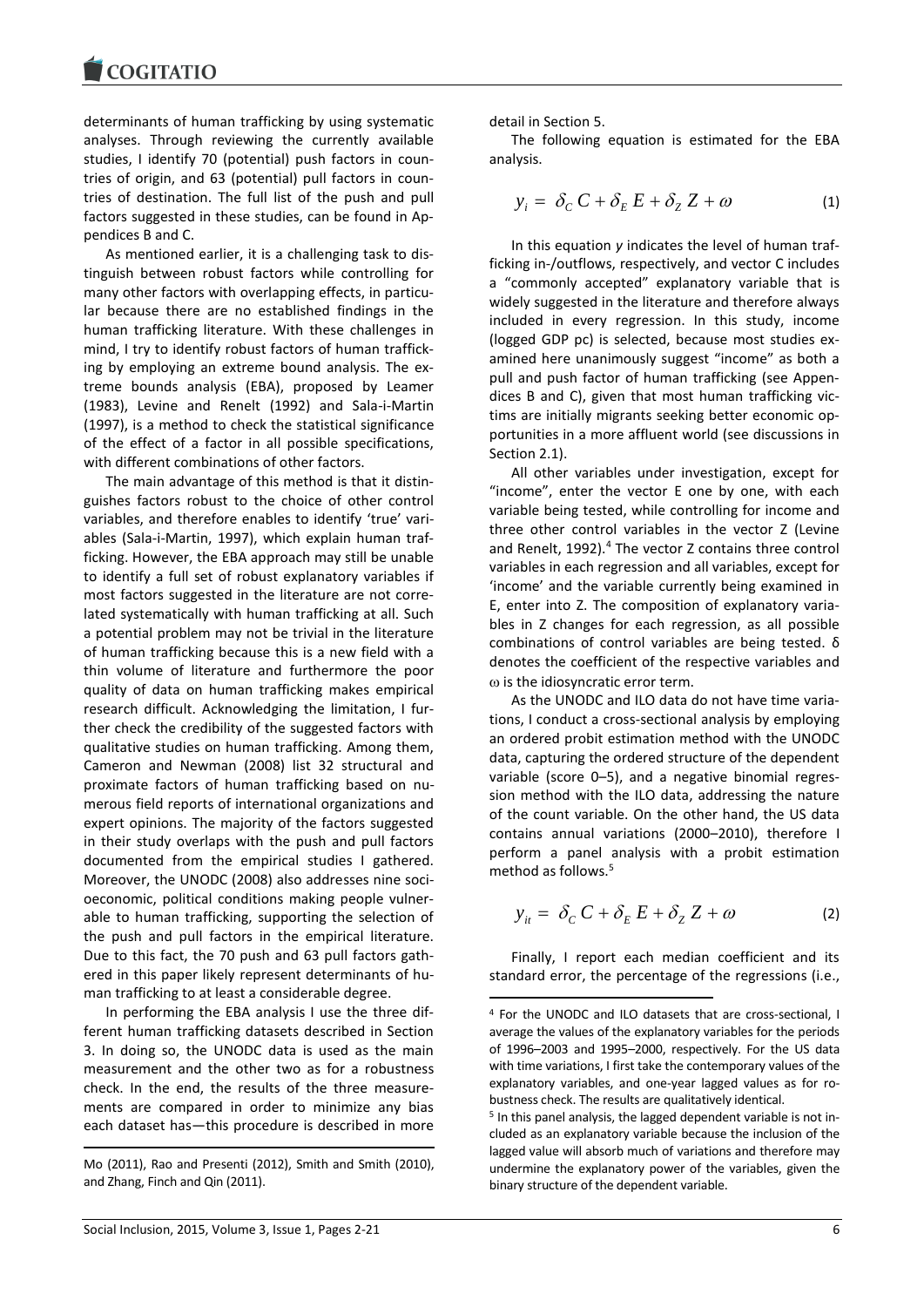% sign) in which the coefficient of the variable is statistically different from zero at the 5% level, as well as the proportion of the coefficient's cumulative distribution function that is greater or less than 0 (i.e., CDF(0)). Leamer (1983) originally proposed to deem a variable as "robust" if both the lower and upper extreme bounds<sup>6</sup> for the coefficient of the variable in E have the same sign. However, Sala-i-Martin (1997) argues that this criterion is too strict, insofar that most variables would not survive such extreme bound tests. Instead, he recommends a procedure analyzing the entire distribution of the coefficient (for more detailed discussions on this method, see Sala-i-Martin (1997)). Following Sala-i-Martin, I take a CDF(0) value of 0.90 significance at the 10% level—as the threshold for a variable to be considered as "robust".

To identify push factors in countries of origin, I ran 543,150 regressions, while 406,159 regressions are run to estimate pull factors in countries of destination. Following these steps, I then compare the robustness of push and pull factors in each of the three estimation models using the UNODC, ILO and US data, respectively. Finally, I test for the robustness of the findings through two different approaches. First, I re-run the regressions excluding Organisation for Economic Cooperation and Development (OECD) members in order to find out whether the main results are solely driven by developed countries. Second, I apply a regional jackknife method, omitting one continent in each regression, checking whether one specific continent drives all the results. In total, I test seven sub-group samples by running more than one million regressions additionally. The results show that the main findings which are presented in Section 5 below—are neither driven by any specific continent, nor the developed world alone.<sup>7</sup>

#### **5. Results**

1

#### *5.1. Push Factors*

In order to identify push factors of human trafficking in countries of origin, I test for the robustness of each of the 70 variables suggested in the literature. Through the first step of employing the UNODC data as the dependent variable, 35 variables are identified as "robust", with a CDF(0) value of 0.90 or higher—significance at the 10% level. In the second step of checking for robustness by using the ILO and US data, only six of the 35 variables are confirmed to be robust in all of the estimation models. Additionally, seven variables turn out to be robust in two out of the three models. This analysis covers up to 151 countries for the period of 1996– 2003 (UNODC data, 151 countries), 1995–2000 (ILO data, 63 countries), and 2000–2010 (US data, 140 countries). Table 1 shows the results regarding these robust variables. Statistics provided in the table are based on results by ordered probit regressions using the UNODC data. In addition, marginal effects are estimated by OLS methods for the simplicity of interpretation.

The most robust push factors, which turn out to be significant in all of the three models are: (log) GDP per capita (negative); the share of the food, beverage, and tobacco industries in GDP (negative); fertility rates (negative); information flows (positive)—i.e., percentage of internet users, TV, and trade in newspapers; a dummy representing a transitional economy (positive); and percentage of Muslims in the total population (negative).

In line with the migration literature, poorer countries tend to send more human trafficking victims. The significant impact of income implies the migratory motivation of victims for economic reasons. Quantitatively, the marginal effects that are calculated by OLS estimation show that an increase in GDP pc by 10%-points reduces human trafficking outflows by 2% (i.e., 0.12 points on the 0–5 scale). The result also shows that an increase in information flows by 10 points (on the 0– 100 scale) increases in human trafficking outflows by 3%. The positive impact of information flows<sup>8</sup> indicates that more exposure to outside information tends to encourage people to migrate and therefore increases the pool of potential victims of human trafficking. <sup>9</sup>

The share of the food, beverage, and tobacco industries in GDP has a constraining effect on human trafficking outflows. This variable is associated with demand for low skill labor in a country; having a large industry in this field is likely to create more jobs for people who may have taken dubious migration opportunities, otherwise.

 $\overline{a}$ 

<sup>6</sup> The lower extreme bound is defined as the lowest value for the coefficient minus two standard deviations, and the upper extreme bound is defined as the highest value for the coefficient plus two standard deviations (Sala-i-Martin, 1997).

<sup>&</sup>lt;sup>7</sup> The regression results of sub-group testing are not presented in this paper due to the limitation of space, but can be obtained by the author upon request.

<sup>8</sup> On the contrary, Mahmoud and Trebesch (2010) and Mo (2011) find a constraining impact of TV and phone usage on human trafficking outflows in five Eastern European countries and Nepal, respectively.

<sup>&</sup>lt;sup>9</sup> On the other hand, migration outflows, proxied with net migration and emigration rates of the tertiary educated, do not turn out to be significant. Noting that the two available indicators of migration outflows used here may not correctly reflect total migration outflows, a linkage between migration and human trafficking outflows needs to be further investigated by using more precise measurements once they become available.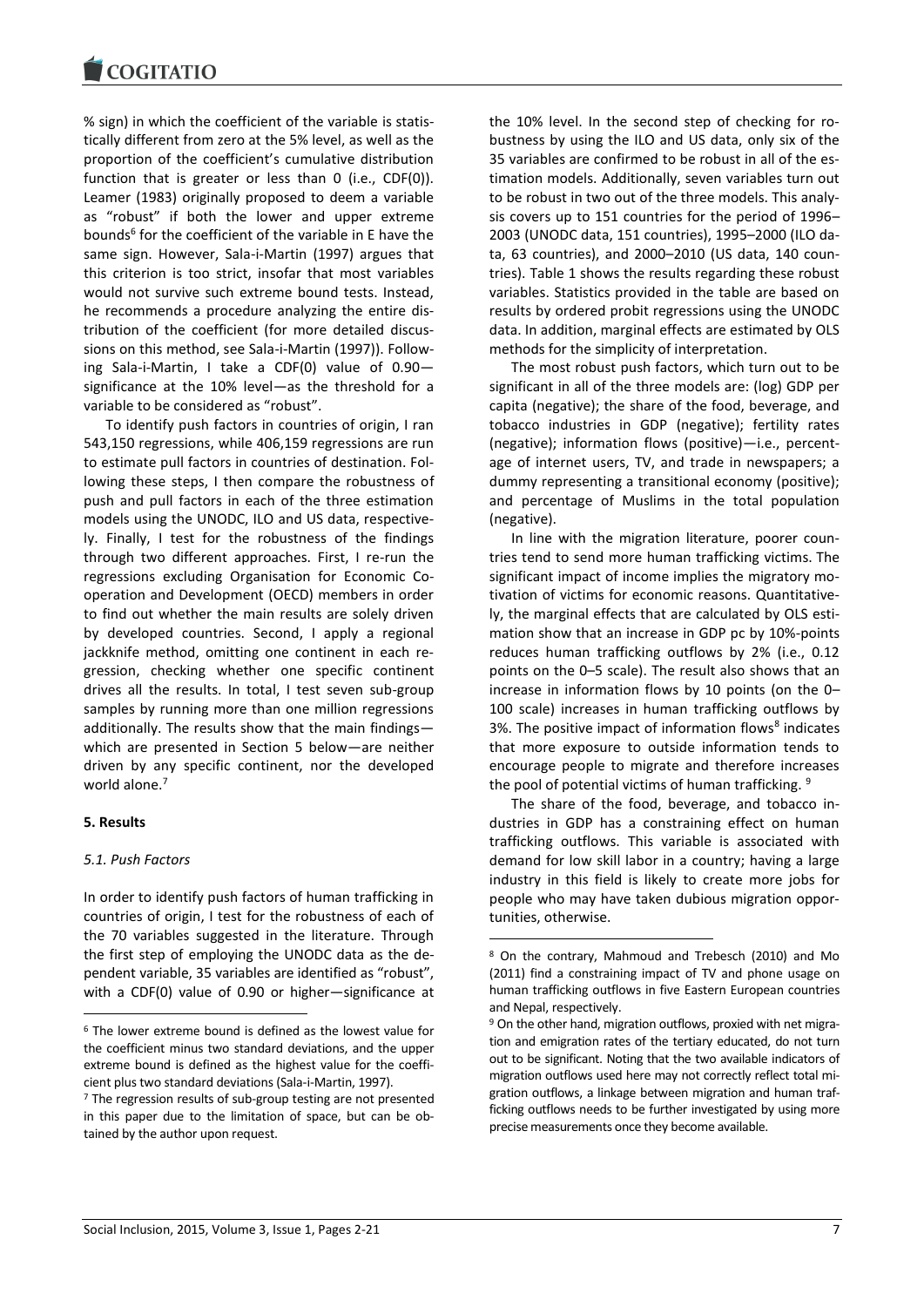## **Table 1.** Robust push factors.

| <b>Estimation Method</b>              |              | <b>Ordered Probit</b> |        |       | <b>OLS</b> |
|---------------------------------------|--------------|-----------------------|--------|-------|------------|
| Variable                              | Average Beta | Average               | % Sign | CDF-U | Marginal   |
|                                       |              | Std. Error            |        |       | Effects    |
| (log) GDP pc.                         | $-2.138$     | 0.379                 | 0.990  | 0.999 | $-1.199$   |
| Information flows                     | 0.039        | 0.014                 | 0.724  | 0.964 | 0.023      |
| Transition economy                    | 1.675        | 6.029                 | 0.953  | 0.987 | 1.571      |
| Muslim share                          | $-0.008$     | 0.003                 | 0.681  | 0.961 | $-0.011$   |
| Fertility rate                        | $-0.610$     | 0.138                 | 0.979  | 0.998 | $-0.045$   |
| Food, beverage and tobacco industries | $-0.033$     | 0.011                 | 0.975  | 0.996 | $-0.044$   |
| Rule of law                           | $-0.381$     | 0.247                 | 0.398  | 0.916 | $-0.589$   |
| Control of corruption                 | $-0.522$     | 0.238                 | 0.629  | 0.961 | $-0.238$   |
| Infant mortality rate                 | $-0.016$     | 0.008                 | 0.617  | 0.922 | $-0.002$   |
| Share of age group 0-14 in population | $-0.089$     | 0.023                 | 0.898  | 0.986 | $-0.065$   |
| Crime rate                            | 0.042        | 0.039                 | 0.190  | 0.901 | 0.025      |
| <b>Europe and Central Asia</b>        | 0.865        | 6.023                 | 0.760  | 0.955 | 0.465      |
| North Africa and Middle East          | $-1.014$     | 0.418                 | 0.684  | 0.960 | $-0.364$   |

Note: Statistics presented in this table are based on the ordered probit estimation results using the UNODC data. In addition to that, the marginal effects were calculated by OLS. The coefficients of the first three variables are significant in all of the three models (UNODC, ILO, and US). The coefficients of the latter ten variables are significant in two of the three models (i.e. UNODC and one additional model—either ILO or US). The base variable is (log) GDP pc. The threshold to consider a variable robust is 0.9.

**.** 

Increasing the share of these industries in GDP by 10%-points decreases human trafficking outflows by 7.3% (i.e., 0.44 points on the  $0-5$  scale).<sup>10</sup> Also, similar to Akee et al. (2010), being a transitional economy increases human trafficking by 26%. This finding is sensible given that countries under transition may not provide secure livelihoods for their citizens, and therefore people tend to seek migration options outside. This is particularly true for Eastern European countries which have experienced political and economic crises after the collapse of the communist regimes in the late 1980s, while, at the same time, having become more exposed to Western Europe—a popular destination of migration and human trafficking.

An interpretation of the negative sign for fertility rates is tricky, however. One may surmise that high fertility rates are usually associated with overpopulation and underdevelopment, pushing people to pursue risky migration options, therefore making it more likely to be victims of human trafficking. However, the result shows the opposite, indicating that higher fertility rates tend to decrease human trafficking in countries of origin (i.e. an increase in fertility rates by 10%-points reduces human trafficking by 8.3%). One possible interpretation is that higher fertility rates are associated with a more conservative attitude towards women's role in society, therefore decreasing women's mobility and aspiration for migration. This interpretation is plausible, given that many of the major origin countries are not necessarily

the most oppressive countries towards women, and the level of female education and labor participation is not very low in many origin countries—for instance in Eastern European and several Latin American countries. Also, the negative impact of a high Muslim population supports this interpretation. The result implies that female mobility is discouraged in Islamic countries which have presumably more conservative attitudes towards women and very low female economic participation (Cooray & Potrafke, 2011). Quantitatively, an increase in the share of Muslims in population by 10%-points reduces human trafficking outflows by almost 1.7%.

Other factors which are significant in two of the three models are: rule of law (negative); control of corruption (negative); crime rates (positive); infant mortality rates (negative); the share of age group 0–14 in population (negative); being an Eastern European country (positive); being a Middle East/North African country (negative).

My results indicate that poor institutions are a push factor of human trafficking, while the previous literature shows mixed results with respect to the impact of institution (see Appendix B). Indeed, weak institutions and poor governance are detrimental to the well-being of people, and therefore push people to take risky migration options. Quantitatively, an increase in the rule of law by one point on the –2.69 to +2.12 scale decreases human trafficking outflows by almost 10%, while an increase in the control of corruption by one point on the – 2.22 to +2.62 scale reduces human trafficking by 4%.

Also, the prevalence of general crimes is positively associated with human trafficking, i.e., an increase in total crime rates by 10%-points increases human trafficking by almost  $4.2\%$ .<sup>11</sup> This finding supports the

**.** 

<sup>10</sup> The data on the share of the food, beverage, and tobacco industries in GDP includes 112 countries, thus approximately 25% of the total observations (151 countries) is missing. About half of the missing values (19) come from Sub-Saharan African countries, while in other regions missing values are less than 10% of the total observations. Given that, one should interpret the result with caution for Africa.

 $11$  The number of countries covered in the crime rates are 104, loosing approximately 30% of the total observations (151 coun-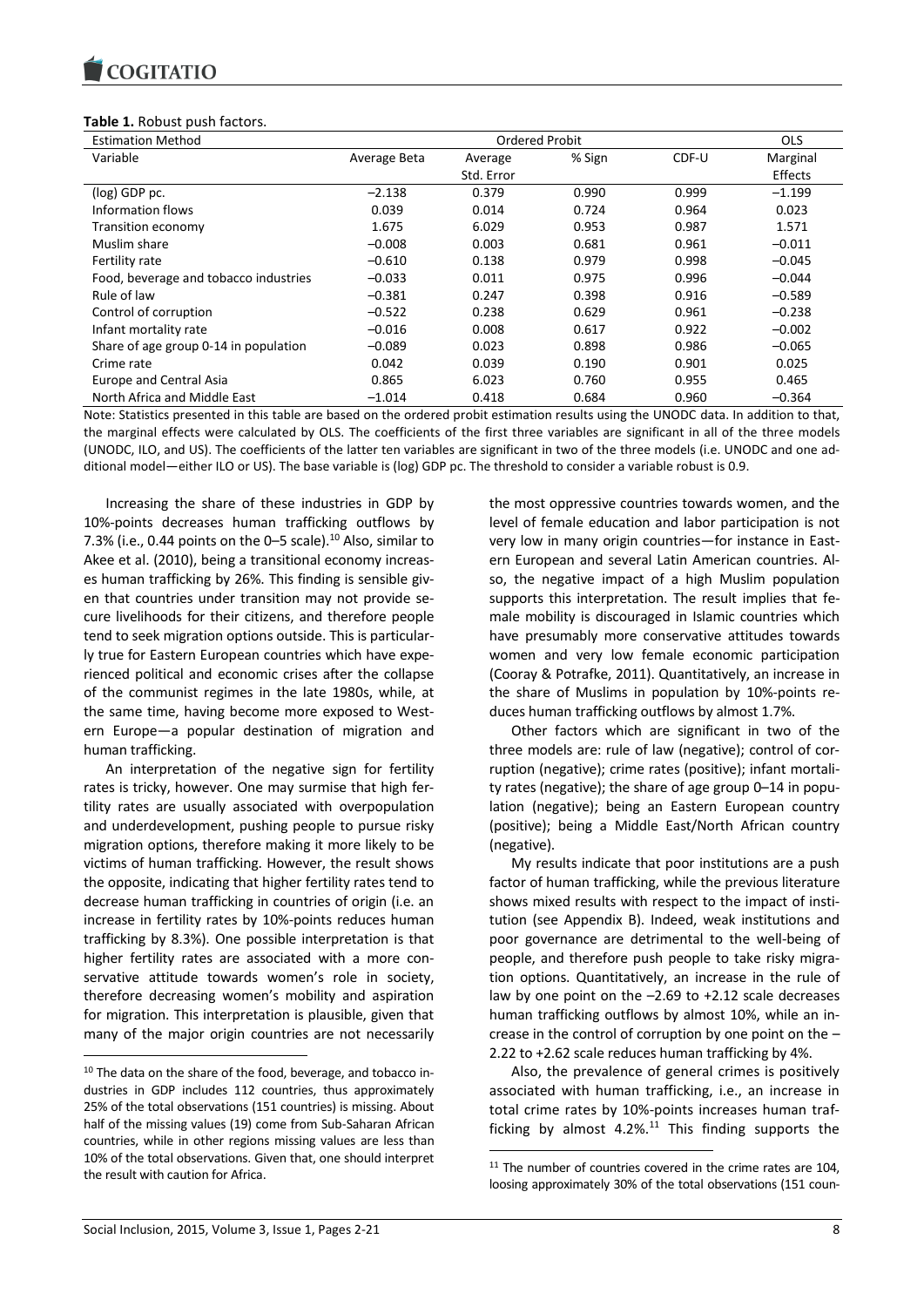crime aspect of human trafficking, which the current literature has not empirically shown—except the study by Clawson and Layne (2007) on human trafficking flows into the United States.

The results also indicate that socio-economic environments also make people more vulnerable to human trafficking. As mentioned earlier, income, employment opportunities, and the stability of economy affect human trafficking outflows. However, the relationship between the vulnerability of people and the prevalence of human trafficking outflows is less clear. Women's education and employment (or any other gender-related indicators used) do not have a significant effect in determining human trafficking outflows, similar to the mixed findings in the literature (see Appendix B). On the other hand, the percentage of people under 14 decreases human trafficking outflows, i.e., increasing the proportion of people in this age group by 10%-points reduces human trafficking outflows by  $10.8\%$ .<sup>12</sup> It is possibly because having many children restrains women's migratory motives, similar to the negative effect of fertility rates above. These findings suggest that women's rights have a complex relationship with human trafficking; i.e., gender discrimination does not necessarily increase human trafficking outflows, possibly because oppression against women also constraints women's mobility. Additionally, infant mortality rates—a basic indicator measuring fundamental well-being—turn out to have negative impact (similar to the finding of Mahmoud and Trebesch (2010)) but the magnitude of the effect is not practically large increasing the mortality rates by 10%-points reduces human trafficking by 0.3%.

In addition to this, economic inequality, measured by the GINI index, does not turn out to have a significant impact, although the literature (Clawson & Layne, 2007; Jac-Kucharski, 2012; Mo, 2011) emphasizes inequality as an important cause of human trafficking outflows. However, the CDF(0) lies between 0.85 and 0.88—marginally insignificant—and this result may have been driven by many missing observations (about the one third of observations are missing when including the GINI index in regressions). Thus, one should be cautious in interpreting this implication, with further investigation needed.

Lastly, the results also suggest that geographical locations influence human trafficking outflows. Being an Eastern European country, proximate to affluent Western Europe, increases the outward prevalence of human trafficking by 7.8%, while being in the Middle East/North Africa reduces human trafficking by 6%.

#### *5.2. Pull Factors*

Turning to pull factors determining human trafficking flows into destination countries, I test for the robustness of 63 potential factors suggested in the literature. This analysis covers up to 153 countries for the period of 1996–2003 (UNODC data, 153 countries), 1995–2000 (ILO data, 63 countries), and 2000–2010 (US data, 141 countries). In the first step of testing with the UNODC data, 26 variables are identified as "robust" with a CDF(0) value of 0.90 or higher—significance at the 10% level. In the second step of using the ILO and US data, only three factors turn out to be robust in all of the models: (log) GDP per capita (positive); language fraction (positive); and information flows (negative). Table 2 shows the results of these robust pull factors. Statistics presented in the table are provided by the results of ordered probit regressions employing the UNODC data, except the marginal effects calculated by OLS.

Alongside the migration literature, wealthier countries receive more human trafficking victims. Increasing income by 10%-points increases human trafficking inflows by 7.8% (i.e. 0.47 points on the 0–5 scale). Interestingly, information flows have a constraining effect in destination countries, opposite to a push effect found in origin countries. An increase in information flows by 10 points (on the 0–100 scale) reduces human trafficking by almost 2%. It could be possible that information increases public awareness towards human trafficking problems in destination countries, while exposure to information in origin countries has an opposite effect by motivating people to move elsewhere. In line with the findings of Akee et al. (2010), more linguistically divided countries tend to induce more human trafficking flows, possibly because having many minorities in a country may create markets for informal, exploitative, and low-paid labor, where victims of human trafficking are typically employed. Quantitatively, an increase in language fraction by 0.1 point (on the 0 to 1 scale) increases human trafficking by 2.3%.

In addition to the three factors above, 10 variables turn out to have significant effects in two of the three models; the percentage of the workforce employed in agriculture (positive); refugee inflows (positive); (log) population size (positive); international tourist inflows (positive); crime rates (positive); (log) amount of heroin seized (positive)<sup>13</sup>; OECD membership (positive); being an East Asian country (positive); being a land-locked country (negative); and the share of Catholics in population (negative).

**.** 

1

tries). Most missing values (28 countries) come from Sub-Saharan African countries and thus it might be possible that the result is driven by selection biases in this region. Except Africa, the data of other regions are mostly balanced with less than 10% of the total observations being lost.

<sup>12</sup> On the other hand, Bales (2007) and Mahmoud and Trebesch (2010) find a positive effect of young populations.

<sup>&</sup>lt;sup>13</sup> The data on crime rates cover 105 countries, losing approximately 30% of the total observations, due to many missing values in Sub-Saharan African countries. However, the heroin data, another crime indicator, covers 145 countries and missing values are less than 10% in the African as well as the other regions. The positive impact of both variables indicates that the finding of the crime aspect of human trafficking is less likely driven by selection biases.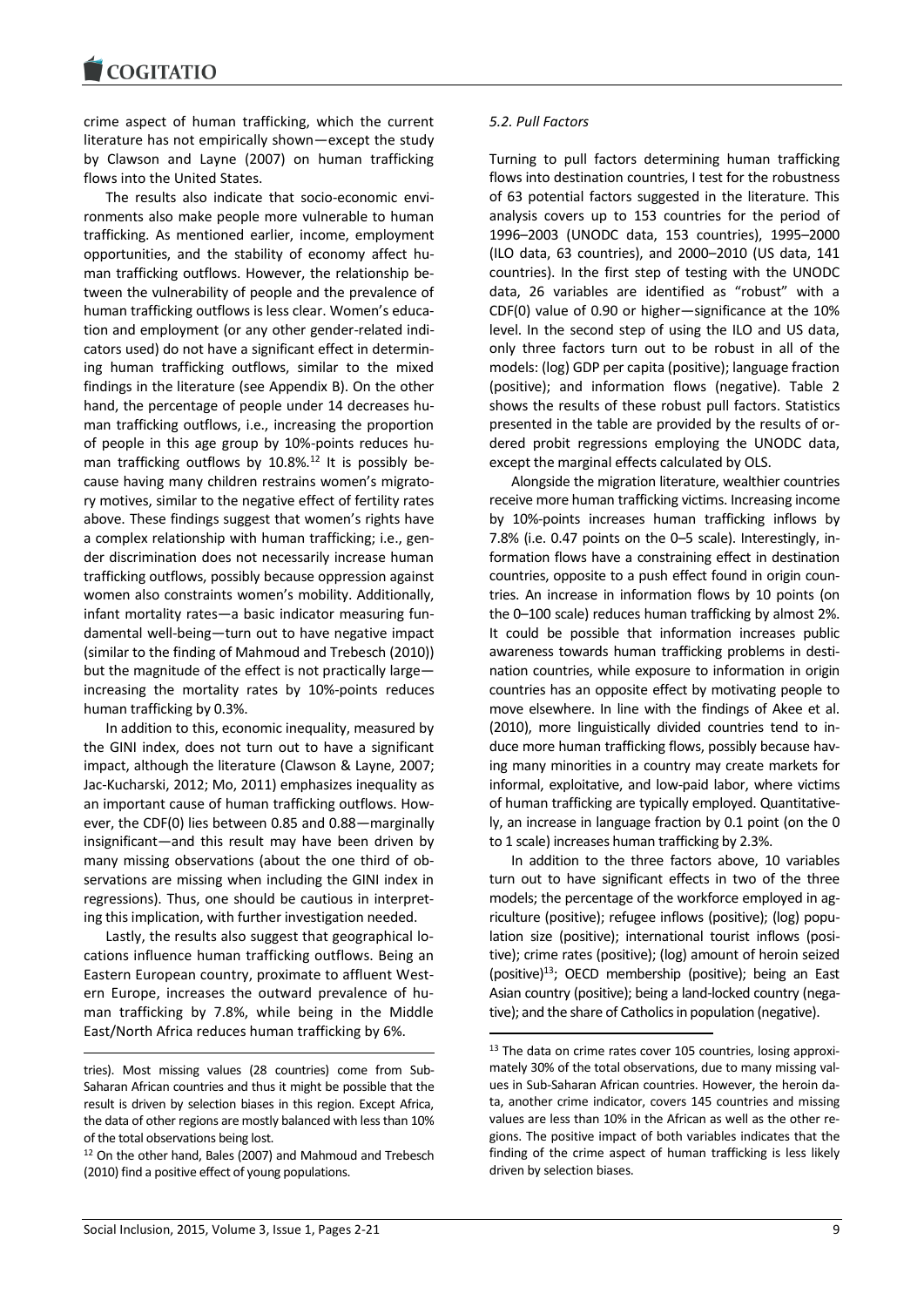

#### **Table 2.** Robust pull factors.

| <b>Estimation Method</b>        |             |            | Ordered probit |       | <b>OLS</b> |
|---------------------------------|-------------|------------|----------------|-------|------------|
| Variable                        | Average     | Average    | % Sign         | CDF-U | Marginal   |
|                                 | <b>Beta</b> | Std. Error |                |       | Effects    |
| (log) GDP pc.                   | 1.147       | 0.289      | 0.970          | 0.999 | 4.728      |
| Information flows               | $-0.019$    | 0.011      | 0.336          | 0.919 | $-0.011$   |
| Language fractionalization      | 1.281       | 0.436      | 0.949          | 0.994 | 1.378      |
| % of workforce in agriculture   | 0.024       | 0.010      | 0.772          | 0.981 | 0.021      |
| Refugees                        | 8.763e-07   | 4.708e-07  | 0.608          | 0.941 | 2.110e-07  |
| (log) Population                | 0.334       | 0.080      | 0.996          | 0.999 | 0.330      |
| International tourism           | 3.094e-08   | 1.200e-08  | 0.801          | 0.975 | 1.664e-08  |
| Crime rate                      | 0.173       | 0.61       | 0.864          | 0.977 | 0.037      |
| (log) Amount of heroin seized   | 0.001       | 0.00005    | 0.792          | 0.978 | 0.28       |
| OECD membership                 | 0.729       | 0.354      | 0.519          | 0.954 | 0.271      |
| East Asia and Pacific           | 0.640       | 0.362      | 0.354          | 0.932 | 0.177      |
| Landlocked country              | $-0.421$    | 0.256      | 0.267          | 0.926 | $-0.616$   |
| Share of Catholic in population | $-0.007$    | 0.003      | 0.772          | 0.979 | $-0.007$   |

Note: Statistics presented in this table are based on the ordered probit estimation results using the UNODC data. In addition to that, the marginal effects were calculated by OLS. The coefficients of the first three variables are significant in all of the three models (UNODC, ILO, and US). The coefficients of the latter ten variables are significant in two of the three models (i.e. UNODC and one additional model—either ILO or US). The base variable is (log) GDP pc. The threshold to consider a variable robust is 0.9.

The results show that the size of the agricultural sector, proxied by the percentage of the workforce employed in agriculture, turns out to increase human trafficking inflows. An increase in the size of the agricultural sector by 10%-points increases in human trafficking inflows by 3.3%. Given that a considerable portion of trafficking victims is exploited in agricultural fields in destination countries, this result indicates that demand for labor in agriculture determines the level of human trafficking inflows. On the other hand, other developmental indicators such as gender equality, and health and environmental quality measures, do not seem to have any significant impact on human trafficking in destination countries. In fact, it is more difficult to build a convincing hypothesis regarding relationship between gender discrimination and human trafficking in destination countries. Cho (2013) points out that, as the majority of trafficking victims are foreigners, a high level of women's rights in a destination country is at best irrelevant, or even induces more human trafficking flows. The reason for such a controversial argument is that victims of trafficking are usually exploited in sex industries or domestic labor markets where local women in destination countries are less willing to work once they have a high level of education and opportunities.

Interestingly, law enforcement and institutional quality do not play an important role in determining human trafficking flows into destination countries, different from the results of origin countries. From these results, one can surmise that anti-trafficking measures are still not well-grounded in general law and enforcement and/or anti-trafficking is not necessarily a policy priority in many destination countries—even in countries with a high level of rule and order.

Turning to the crime aspect, the results strongly suggest that the prevalence of crime in general and organized crime—the latter proxied by the amount of heroin seized—affect the prevalence of human trafficking. An increase in total crime rates by 10%-points increases human trafficking inflows by almost 6.2%, while an increase in the amount of heroin seized (kg) by the same percentage increases human trafficking inflows by 0.5%. Distinguished from the literature so far, my study empirically shows that the crime aspect of human trafficking is evident both in origin and destination countries. This finding implies that human trafficking is not merely an accompanying phenomenon of human movements, but is caused by environments where criminal activities are prevailing.

As human trafficking is mainly a transnational human transaction between the developing and developed world, belonging to the developed world (OECD membership) increases human trafficking inflows by 4.5%. Similar to origin countries, geography and culture also matter in destination countries. East Asia tends to receive more human trafficking inflows, i.e. being in East Asia increases the inflows by 3%, while being a land-locked country reduces human trafficking by almost 10%. While the Muslim culture has a constraining effect in origin countries, the Catholicism reduces human trafficking in destination countries—i.e., an increase in the share of Catholics in population by 10% points decreases human trafficking by about 1.2%. Additionally, certain types of human flows into countries—i.e. refugee and tourist inflows—, as well as population sizes, increase human trafficking inflows, but their magnitudes are rather trivial.

## **6. Conclusion**

In this study, I empirically investigated robust push and pull factors of human trafficking by exploring a large set of variables suggested in the literature. Overall, my findings suggest that the crime pillar most robustly explains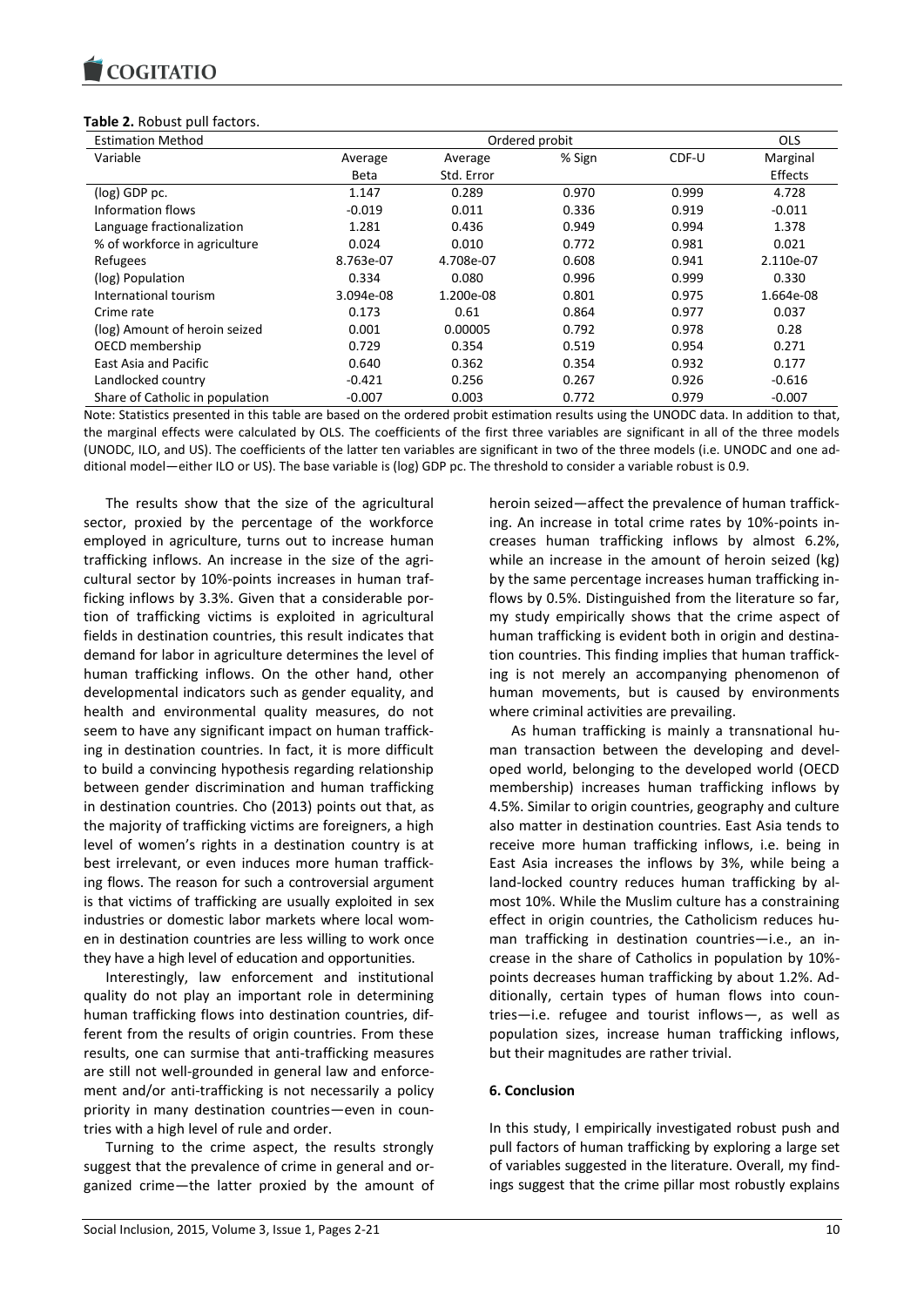human trafficking, among the four pillars discussed above. It signals to policy makers that human trafficking should not be overlooked just as a side effect of migration, and urges them to adopt criminal justice and crime prevention measures against human trafficking.

Also, several factors reflecting the other three pillars turn out to have significant effects on human trafficking. The robust impact of income level both in origin and destination countries indicates that human trafficking is largely a phenomenon related to economic migration. Institutional quality seems to matter more for countries of origin but not necessarily for destination countries. Vulnerability does not have a straightforward relationship with human trafficking. Indeed, a high level of gender inequality and underdevelopment may even reduce human trafficking, arguably by constraining human mobility. Rather than developmental indicators, employment structures and demand for certain types of labor seem to explain the prevalence of human trafficking. Also, the geographic and cultural characteristics of countries matter for human trafficking in-/outflows.

On the other hand, many factors suggested as plausible causes of human trafficking in the literature do not turn out to be robust determinants in my analysis. However, this does not necessarily lead to the conclusion that such factors do not influence human trafficking at all. While the factors found to be robust in my investigation tend to have exclusive explanatory power on the prevalence of human trafficking, other factors may affect human trafficking via indirect linkage or interacting with some other factors.

In fact, my study does not claim to provide a final conclusion on the determinants of human trafficking but rather acknowledges that human trafficking is a complex phenomenon in which many factors are interlinked. This observation calls for further studies in many different aspects, and, in particular, a complex relationship between gender discrimination and human trafficking warrants a closer look.

## **Acknowledgments**

The author cordially acknowledges the generous funding provided by the European Commission. The author thanks the participants of the Workshop on Human Trafficking, International Crime, and National Security: A Human Rights Perspective (2012, Goettingen) for excellent feedbacks and discussions.

#### **Conflict of Interests**

The author declares no conflict of interests.

## **References**

Akee, R., Basu, A., Chau, N., & Khamis, M. (2010). Eth-

nic Fragmentation, Conflict, Displaced Persons and Human Trafficking: An Empirical Analysis. In G. S. Epstein & I. N. Gang (Eds.), *Migration and Culture: Frontiers of Economics and Globalization* (Vol. 8, pp. 691-716). Bingley, UK: Emerald Group Publishing.

- Akee, R., Bedi, A., Basu, A., & Chau, N. (2014). Transnational trafficking, law enforcement and victim protection: A middleman's perspective. *Journal of Law and Economics*, *57*, 349-386.
- Akee, R., Basu, A., Chau, N., & Khamis, M. (2012). *Vulnerability and Trafficking*. Mimeo: Wesleyan University.
- Alesina, A., Devleeschauwer, A., Easterly, W., Kurlat, S., & Wacziarg, R. (2003). Fractionalization. *Journal of Economic Growth*, *8*, 155-194.
- Aronowitz, A. (2001). Smuggling and trafficking in human beings: The phenomenon, the markets that drive it and the organization that promote it. *European Journal on Criminal Policy and Research*, *9*, 163-195.
- Bales, K. (2007). What predicts human trafficking? *International Journal of Comparative and Applied Criminal Justice*, *31*, 269-279.
- Beck, T., Clarke, G., Groff, A., Keefer, P., & Walsh, P. (2001). New tools in comparative political economy: The database of political institutions. *World Bank Economic Review*, *15*, 165-176.
- Belser, P. (2005). *Forced Labor and Human Trafficking: Estimating the Profits* (ILO WP No. 42). Geneva: Switzerland.
- Bettio, F., & Nandi, T. (2010). Evidence on women trafficked for sexual exploitation: A rights-based analysis. *European Journal of Law and Economics*, *29*, 15- 42.
- Cameron, S., & Newman, E. (2008). Trafficking in Humans: Structural Factors. In S. Cameron & E. Newman (Eds.), *Trafficking in Humans: Social, Cultural and Political Dimensions*. New York: United Nations University Press.
- Cheibub, J., Gandhi, J., & Vreeland, J. (2010). Democracy and dictatorship revisited. *Public Choice*, *143*, 67- 101.
- Cho, S.-Y. (2013). Integrating equality: Globalization, women's rights, and human Trafficking. *International Studies Quarterly*, *57*, 683-697.
- Cho, S.-Y., Dreher, A., & Neumayer, E. (2013). Does legalized prostitution increase human trafficking? *World Development*, *41*, 67-82.
- Cho, S.-Y., Dreher, A., & Neumayer, E. (2014). The determinants of anti-trafficking policies: Evidence from a new index. *Scandinavian Journal of Economics*, *116*, 429-454.
- Cho, S.-Y., & Vadlamannati, K. C. (2012). Compliance with the Anti-Trafficking Protocol. *European Journal of Political Economy*, *28*, 249-265.
- Cingranelli, D., & Richards, D. (2010). The Cingranelli-Richards (CIRI) Human Rights Data Project. *Human*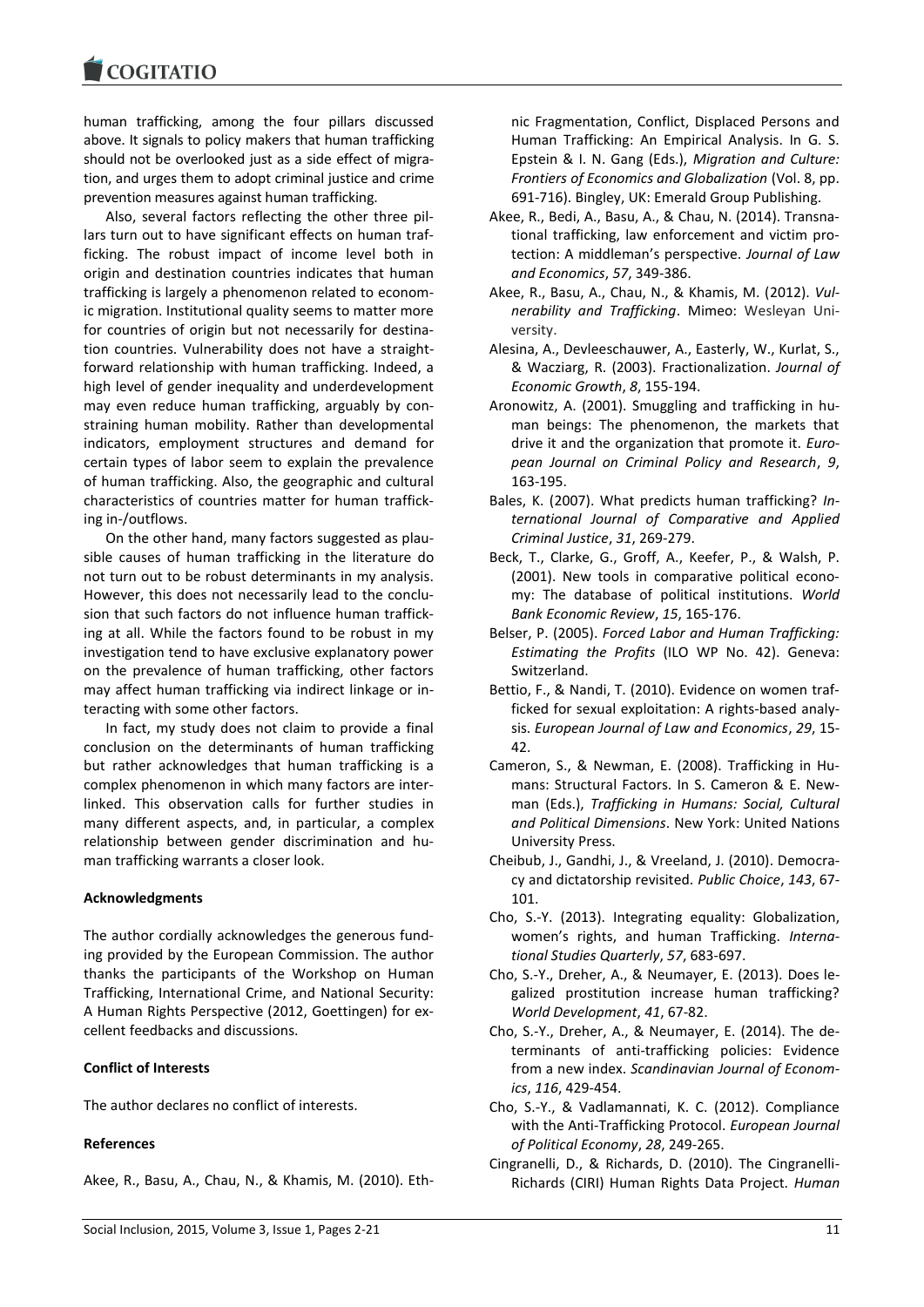*Rights Quarterly*, *32*, 395-418.

**COGITATIO** 

- Clawson, H., & Layne, M. (2007). *Estimating Human Trafficking into the United States: Development of a Methodology*. Washington, D.C.: ICF International.
- Cooray, A., & Potrafke, N. (2011). Gender inequality in education: Political institutions or culture and religion? *European Journal of Political Economy*, *27*, 268-280.
- Danailova-Trainor, G., & Belser, P. (2006). *Globalization and the Illicit Market for Human Trafficking: an Empirical Analysis of Supply and Demand* (ILO WP No. 78). Geneva, Switzerland: ILO.
- Di Tommaso, M., Shima, I., Strøm, S., & Bettio, F. (2009). As bad as it gets: Well-being deprivation of sexually exploited trafficked women. *European Journal of Political Economy*, *25*, 143-162.
- Dreher, A. (2006). Does globalization affect growth? Empirical evidence from a new index. *Applied Economics*, *38*, 1091-1110.
- Encyclopedia Britannica. (2001). *Book of the Year*. Chicago: Encyclopedia Britannica.
- European Commission. (2013). *Trafficking in Human Beings* (EuroStat Methodologies and Working Paper). Brussels, Belgium: European Commission.
- Frank, R. (2011). *The Political Economy of Human Trafficking*. Mimeo: University of New Orleans.
- Freedom House. (2010). Freedom of the press. Retrieved from: www.freedomhouse.org
- Harrendorf, S., Heiskanen, M., & Malby, S. (2010). *International Statistics on Crime and Justice* (Working paper). Helsinki: European Institute for Crime Prevention and Control and United Nations Office on Drugs and Crime.
- Hegre, H., & Sambanis, N. (2006). Sensitivity analysis of empirical results on civil war onset. *Journal of Conflict Resolution*, *50*, 508-535.
- International Country Risk Guide. (2009). Political risk data. *PRS Group*. Retrieved from www.prsgroup.com
- International Labor Organization (ILO). (2005). *Database in Global Reports*. Geneva, Switzerland: ILO.
- International Labor Organization (ILO). (n.d.). Thesaurus. Retrieved from www.ilo.org/thesaurus
- International Organization for Migration (IOM). (2012). Counter Trafficking Module. Geneva, Switzerland: IOM.
- Interpol. (2009). Retrieved from www.interpol.int/ Public/THB
- Jac-Kucharski, A. (2012). The determinants of human trafficking: A US case study. *International Migration*, *50*, 150-165.
- Jakobsson, N., & Kotsadam, A. (2013). The law and economics of international sex slavery: Prostitution law and trafficking for sexual exploitation. *European Journal of Law and Economics*, *35*, 87-107.
- Kangaspunta, K. (2003). Mapping the inhuman trade: preliminary findings of the database on trafficking in human beings. *Forum on Crime and Society*, *3*,

81-103.

- Kaufmann, D., Kraay, A., & Mastruzzi, M. (2009). *Governance Matters VIII: Aggregate and Individual Governance Indicators 1996–2008* (World Bank Policy Research WP No. 4978). Washington, D.C.: World Bank.
- La Porta, R., Lopez-de-Silanes, F., Shleifer, A., & Vishny, R. 1998. Law and finance. *Journal of Political Economy*, *106*, 1113-1155.
- Leamer, E. (1983). Let's take the con out of econometrics. *American Economic Review*, *73*, 31-43.
- Levine, R., Renelt, D. (1992). A sensitivity analysis of cross-country growth regressions. *American Economic Review*, *82*, 942-963.
- Mahmoud, T. O, & Trebesch, C. (2010). The economic drivers of human trafficking: Micro-evidence from five Eastern European countries. *Journal of Comparative Economics*, *38*, 173-188.
- Marshall, M., Gurr, T., & Jaggers, K. (2014). *Polity IV Project: Political Regime Characteristics and Transitions, 1800–2013*. Vienna: Center for Systemic Peace.
- Mayer, T., & Zignago, S. (2011). *Notes on CEPII's Distances Measures: The GeoDist Database* (CEPII WP No. 25). Paris, France: CEPII.
- Mo, C. (2011). *Perceived Relative Poverty and Risk: An Aspiration-Based Model of Vulnerability*. Mimeo: Stanford University.
- Neumayer, E. (2006). Unequal access to foreign spaces: How states use visa restrictions to regulate mobility in a globalised world. *Transactions of the British Institute of Geographers*, *31*, 72-84.
- Neumayer, E., & Perkins, R. (2008). Extra-territorial interventions in conflict spaces: Explaining the geographies of post-cold war peacekeeping. *Political Geography*, *27*, 895-914.
- Organisation for Economic Co-operation and Development (OECD). (2011). Transition economy and OECD membership. Retrieved from www.oecd.org
- Potrafke, N. (2013). *Human Anti-trafficking Policies: The Roles of Religion and Political Institutions* (CE-Sifo WP No. 4278). Munich: CESifo.
- Rao, S., Christina, P. (2012). Understanding human trafficking origin: A cross-country empirical analysis. *Feminist Economics*, *18*, 231-263.
- Sala-i-Martin, X. (1997). I just ran two million regressions. *American Economic Review*, *87*, 178-183.
- Smith, C., & Smith, H. (2010). Human trafficking: The unintended effects of United Nations intervention. *International Political Science Review*, *32*, 125-145.
- Transparency International. (2010). Corruption Perception Index. Retrieved from www.transparency.de
- United Nations (UN). (2000). *Convention against Transnational Organized Crime and Its Protocol to Prevent, Suppress and Punish Trafficking in Persons, especially Women and Children*. New York: UN.
- United Nations (UN). *2008. Surveys on Crime Trends*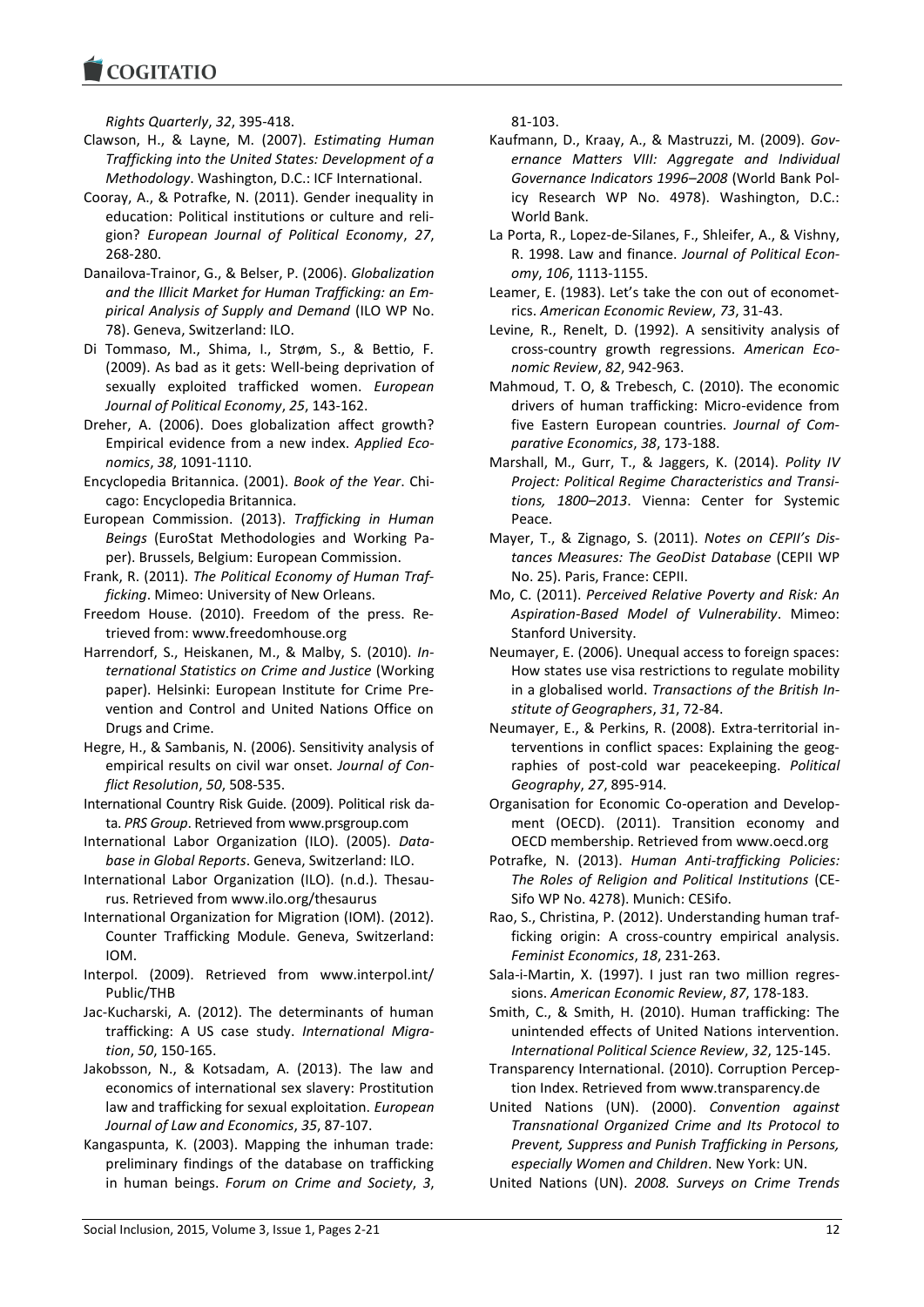*and the Operations of Criminal Justice Systems (CTS)*. Vienna: UN.

- United Nations Office on Drugs and Crime (UNODC). *2006. Global Report on Trafficking in Persons*. Vienna: UN.
- United Nations Office on Drugs and Crime (UNODC). *2008. An Introduction to Human Trafficking: Vulnerability, Impact and Action*. Vienna: UN.
- United States Department of State. (2001–2014). *Trafficking in Persons Report*. Washington, D.C.: United States Department of State Publication.
- Van Dijk, J. (2008). *The World of Crime: Breaking the Silence of Problems of Security, Justice, and Development across the World*. Los Angeles: Sage Publication.
- World Bank. (2011). World development indicators. Retrieved from www.worldbank.org
- Zhang, S., Finch, B., & Qin, Y. (2011). *Measuring Labor Trafficking with Respondent Driven Sampling: Findings from a U.S. Study*. Mimeo: San Diego State University.

## **About the Author**



## **Dr. Seo-Young Cho**

Seo-Young Cho is Junior Professor of Economics and Head of the Empirical Institutional Economics research group at the University of Marburg in Germany. Her research fields include institutional economics, the economics of crime, and gender economics with a particular focus on human trafficking, prostitution, organized crimes, gender equality, and migration. Also, she is the author of the 3P Antitrafficking Policy Index measuring the institutional efforts of combating human trafficking.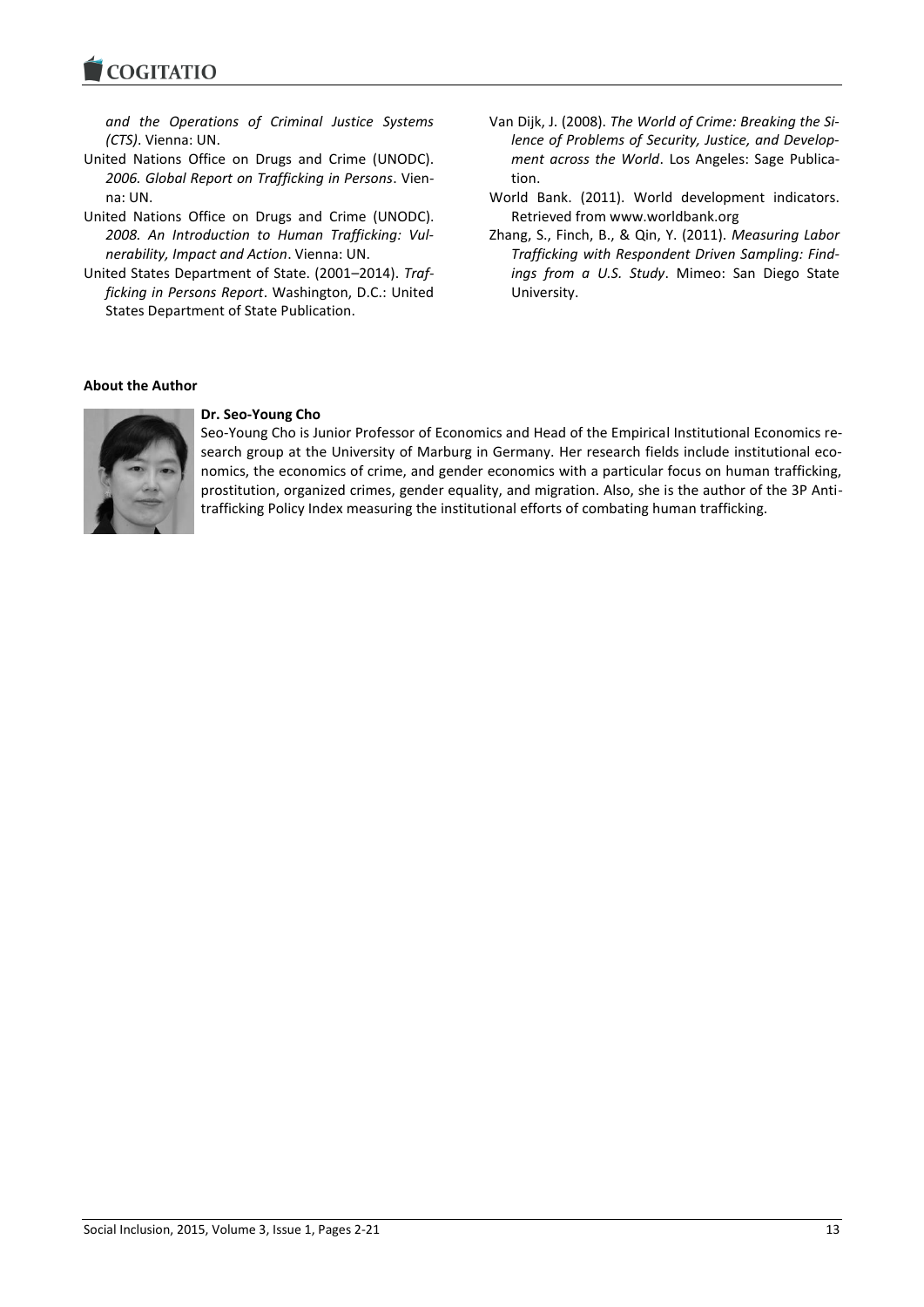

## **Appendices**

| Data                                                                 | Measurement                                                                                                         | Countries covered  | Years covered                  | Source                                                    |
|----------------------------------------------------------------------|---------------------------------------------------------------------------------------------------------------------|--------------------|--------------------------------|-----------------------------------------------------------|
| UNODC Incidence of<br>Reporting Index<br>(origin, transit, and       | 6 scales: 0 (no reported<br>flow)-5 (very high flow)                                                                | 161 countries      | 1996-2003<br>(cross-sectional) | <b>UNODC (2006)</b>                                       |
| destination)<br><b>ILO Global Report</b><br>Data (in-/outflows)      | Number of cases human<br>trafficking in-/outflows re-<br>ported in the ILO global<br>dataset                        | 74 countries       | 1995-2000<br>(cross-sectional) | Belser et al. (2005)                                      |
| US Trafficking in Per-<br>sons Data<br>(origin and destina-<br>tion) | Dummy variable: 1 if the<br>reported cases are 100 or<br>higher in a given year in a<br>given country; 0, otherwise | Max. 190 countries | 2000-2010<br>(panel)           | United States De-<br>partment of State<br>$(2001 - 2014)$ |

**Appendix A.** Global datasets on human trafficking.

A.1. Definition of Human Trafficking

## **UNODC Incidence of Reporting Index**

"*Trafficking in persons shall mean the recruitment, transportation, transfer, harboring or receipt of persons, by means of the threat or use of force or other forms of coercion, of abduction, of fraud, of deception, of the abuse of power or of a position of vulnerability or of the giving or receiving of payments or benefits to achieve the consent of a person having control over another person, for the purpose of exploitation. Exploitation shall include, at a minimum, the exploitation of the prostitution of others or other forms of sexual exploitation, forced labor or service, slavery or practices similar to slavery, servitude or the removal of organs*." (UN, 2000, article 3)

## **ILO Global Report Data**

"*Recruitment, transportation, transfer, harbouring or receipt of persons by means of the threat or use of force or other forms of coercion, of abduction, of fraud, of deception, of the abuse of power or of a position of vulnerability or of the giving or receiving of payments or benefits to achieve the consent of a person having control over another person, for the purpose of exploitation*." (ILO, n.d.)

## **US Trafficking in Persons Data**

"*Trafficking in persons and human trafficking have been used as umbrella terms for the act of recruiting, harboring, transporting, providing, or obtaining a person for compelled labor or commercial sex acts through the use of force, fraud, or coercion.*" (United States Department of State, 2014)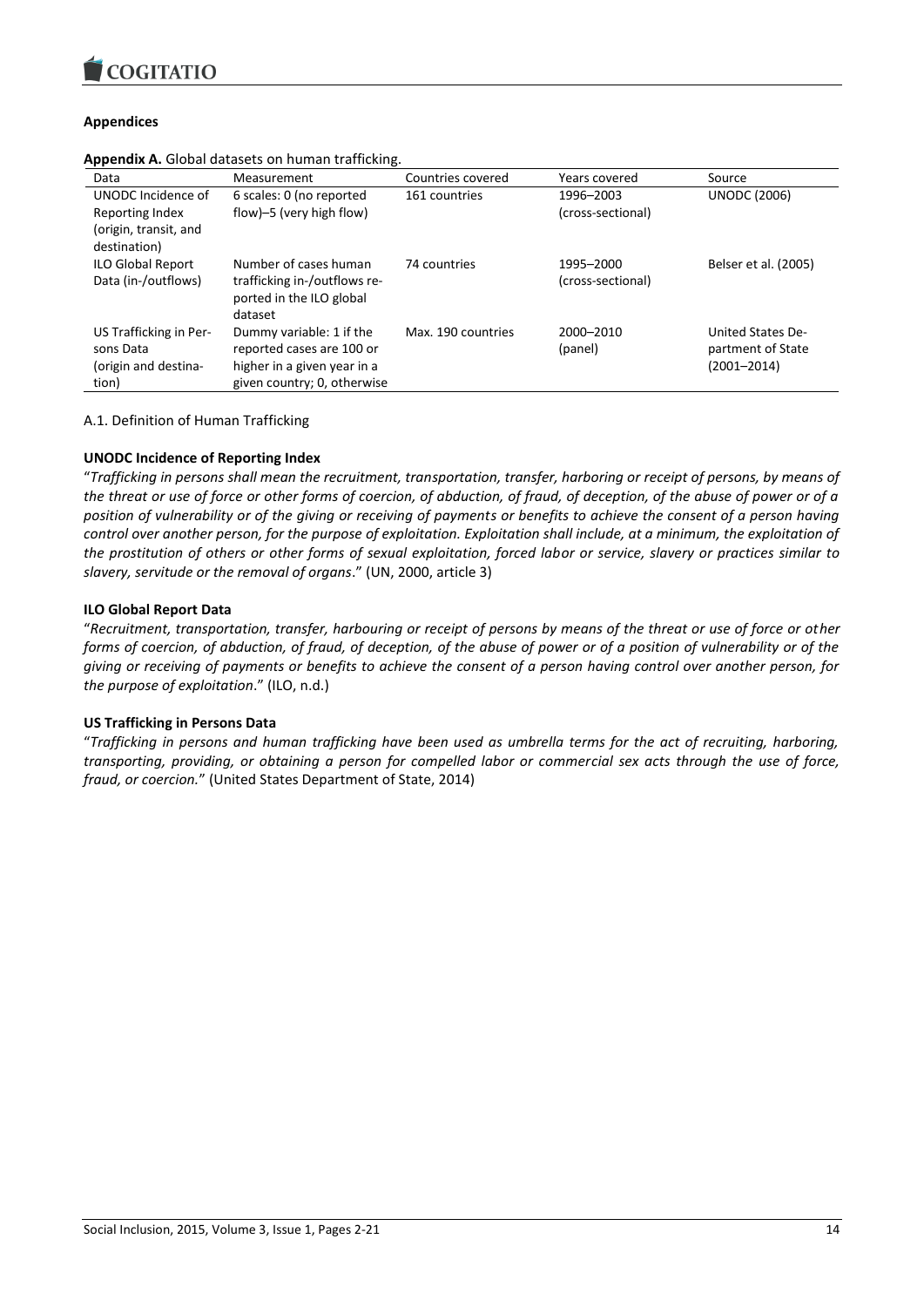COGITATIO

## **Appendix B.** List of push factors examined

| GDP pc.<br>Akee et al. (2010, 2014, 2012), Bettio<br>World Bank (2011)<br>negative<br>and Nandi (2010), Clawson and Layne<br>(2007), Danailova-Trainor and Belser<br>(2006), Di Tommaso et al. (2009), Frank<br>(2011), Jac-Kucharski (2012), Mo<br>(2011), Rao and Presenti (2012)<br>Population<br>Clawson and Layne (2007), Danailova-<br>positive<br>World Bank (2011)<br>Trainor and Belser (2006), Frank<br>(2011), Mo (2011), Rao and Presenti<br>(2012)<br>Frank (2011), Jac-Kucharski (2012)<br>positive/insignificant<br>Cheibub, Gandhi and Vreeland<br>Democracy<br>(2010), Marshall, Gurr, & Jaggers<br>(2014)<br>insignificant/negative<br>Control of corruption<br>Bales (2007), Clawson and Layne<br>International Country Risk Guide<br>(2007), Jac-Kucharski (2012), Mahmoud<br>(2009), Kaufmann, Kraay and<br>and Trebesch (2010), Rao and Presenti<br>Mastruzzi (2009), Transparency<br>(2012)<br>International (2010)<br>Rule of law<br><b>International Country Risk Guide</b><br>Akee et al. (2010, 2014, 2012),<br>negative/insignificant<br>Mahmoud and Trebesch (2010)<br>(2009), Kaufmann et al. (2009)<br>Akee et al. (2014)<br>negative<br>Kaufmann et al. (2009)<br>Political stability<br>Voice and accountability<br>insignificant<br>Kaufmann et al. (2009)<br>Akee et al. (2014)<br><b>External conflict</b><br>Akee et al. (2010), Bales (2007), Frank<br>negative/insignificant<br>International Country Risk Guide<br>(2011), Mo (2011), Rao and Presenti<br>(2009)<br>(2012)<br>Akee et al. (2010), Bales (2007), Frank<br>negative/insignificant<br>Internal conflict<br>International Country Risk Guide<br>(2011), Mo (2011), Rao and Presenti<br>(2009)<br>(2012)<br>Clawson and Layne (2007)<br>International Country Risk Guide<br>Ethnic tension<br>positive<br>(2009)<br>Fractionalization: ethnic,<br>Akee et al. (2010)<br>Alesina et al. (2003)<br>positive<br>religious, and language (3<br>variables)<br>Refugee and IDP<br>Akee et al. (2010)<br>positive<br>World Bank (2011)<br>populations<br>Transition economy<br>Akee et al. (2014), Rao and Presenti<br>OECD (2011)<br>positive<br>(2012)<br>(dummy)<br>Landlocked country<br>Akee et al. (2010, 2014, 2012)<br>Mayer and Zignago (2011)<br>negative<br>(dummy)<br>Female unemployment<br>World Bank (2011)<br>Danailova-Trainor and Belser (2006)<br>positive<br>rate<br>Clawson and Layne (2007), Jac-<br>positive/negative<br>World Bank (2011)<br>Unemployment rate<br>Kucharski (2012)<br>Clawson and Layne (2007)<br>Labor force participation<br>unclear<br>World Bank (2011)<br>rate<br>Female labor force<br>Clawson and Layne (2007)<br>unclear<br>World Bank (2011)<br>participation rate<br>Share of rural populations<br>Mahmoud and Trebesch (2010)<br>mostly insignificant<br>World Bank (2011)<br>Urbanization/capital<br>Mahmoud and Trebesch (2010)<br>insignificant<br>World Bank (2011)<br>Infant mortality rate<br>Bales (2007), Mahmoud and Trebesch<br>positive/negative<br>World Bank (2011)<br>(2010)<br>Physicians (per 1,000<br>Mahmoud and Trebesch (2010)<br>insignificant<br>World Bank (2011)<br>people)<br>Crime rate<br>Bettio and Nandi (2010), Clawson and<br>insignificant/positive<br>United Nations (2008)<br>Layne (2007), Mahmoud and Trebesch<br>(2010)<br>GINI index<br>Clawson and Layne (2007), Jac-<br>positive<br>World Bank (2011)<br>Kucharski (2012), Mo (2011)<br>Clawson and Layne (2007), Mo (2011)<br>positive/negative<br>World Bank (2011)<br>Poverty measure | <b>PPCHUIA D.</b> LISE OF PUSH TUCLOTS CAUTHINGU<br>Push Factors | Suggested by | Effects | Data |
|---------------------------------------------------------------------------------------------------------------------------------------------------------------------------------------------------------------------------------------------------------------------------------------------------------------------------------------------------------------------------------------------------------------------------------------------------------------------------------------------------------------------------------------------------------------------------------------------------------------------------------------------------------------------------------------------------------------------------------------------------------------------------------------------------------------------------------------------------------------------------------------------------------------------------------------------------------------------------------------------------------------------------------------------------------------------------------------------------------------------------------------------------------------------------------------------------------------------------------------------------------------------------------------------------------------------------------------------------------------------------------------------------------------------------------------------------------------------------------------------------------------------------------------------------------------------------------------------------------------------------------------------------------------------------------------------------------------------------------------------------------------------------------------------------------------------------------------------------------------------------------------------------------------------------------------------------------------------------------------------------------------------------------------------------------------------------------------------------------------------------------------------------------------------------------------------------------------------------------------------------------------------------------------------------------------------------------------------------------------------------------------------------------------------------------------------------------------------------------------------------------------------------------------------------------------------------------------------------------------------------------------------------------------------------------------------------------------------------------------------------------------------------------------------------------------------------------------------------------------------------------------------------------------------------------------------------------------------------------------------------------------------------------------------------------------------------------------------------------------------------------------------------------------------------------------------------------------------------------------------------------------------------------------------------------------------------------------------------------------------------------------------------------------------------------------------------------------------------------------------------------------------------------|------------------------------------------------------------------|--------------|---------|------|
|                                                                                                                                                                                                                                                                                                                                                                                                                                                                                                                                                                                                                                                                                                                                                                                                                                                                                                                                                                                                                                                                                                                                                                                                                                                                                                                                                                                                                                                                                                                                                                                                                                                                                                                                                                                                                                                                                                                                                                                                                                                                                                                                                                                                                                                                                                                                                                                                                                                                                                                                                                                                                                                                                                                                                                                                                                                                                                                                                                                                                                                                                                                                                                                                                                                                                                                                                                                                                                                                                                                                 |                                                                  |              |         |      |
|                                                                                                                                                                                                                                                                                                                                                                                                                                                                                                                                                                                                                                                                                                                                                                                                                                                                                                                                                                                                                                                                                                                                                                                                                                                                                                                                                                                                                                                                                                                                                                                                                                                                                                                                                                                                                                                                                                                                                                                                                                                                                                                                                                                                                                                                                                                                                                                                                                                                                                                                                                                                                                                                                                                                                                                                                                                                                                                                                                                                                                                                                                                                                                                                                                                                                                                                                                                                                                                                                                                                 |                                                                  |              |         |      |
|                                                                                                                                                                                                                                                                                                                                                                                                                                                                                                                                                                                                                                                                                                                                                                                                                                                                                                                                                                                                                                                                                                                                                                                                                                                                                                                                                                                                                                                                                                                                                                                                                                                                                                                                                                                                                                                                                                                                                                                                                                                                                                                                                                                                                                                                                                                                                                                                                                                                                                                                                                                                                                                                                                                                                                                                                                                                                                                                                                                                                                                                                                                                                                                                                                                                                                                                                                                                                                                                                                                                 |                                                                  |              |         |      |
|                                                                                                                                                                                                                                                                                                                                                                                                                                                                                                                                                                                                                                                                                                                                                                                                                                                                                                                                                                                                                                                                                                                                                                                                                                                                                                                                                                                                                                                                                                                                                                                                                                                                                                                                                                                                                                                                                                                                                                                                                                                                                                                                                                                                                                                                                                                                                                                                                                                                                                                                                                                                                                                                                                                                                                                                                                                                                                                                                                                                                                                                                                                                                                                                                                                                                                                                                                                                                                                                                                                                 |                                                                  |              |         |      |
|                                                                                                                                                                                                                                                                                                                                                                                                                                                                                                                                                                                                                                                                                                                                                                                                                                                                                                                                                                                                                                                                                                                                                                                                                                                                                                                                                                                                                                                                                                                                                                                                                                                                                                                                                                                                                                                                                                                                                                                                                                                                                                                                                                                                                                                                                                                                                                                                                                                                                                                                                                                                                                                                                                                                                                                                                                                                                                                                                                                                                                                                                                                                                                                                                                                                                                                                                                                                                                                                                                                                 |                                                                  |              |         |      |
|                                                                                                                                                                                                                                                                                                                                                                                                                                                                                                                                                                                                                                                                                                                                                                                                                                                                                                                                                                                                                                                                                                                                                                                                                                                                                                                                                                                                                                                                                                                                                                                                                                                                                                                                                                                                                                                                                                                                                                                                                                                                                                                                                                                                                                                                                                                                                                                                                                                                                                                                                                                                                                                                                                                                                                                                                                                                                                                                                                                                                                                                                                                                                                                                                                                                                                                                                                                                                                                                                                                                 |                                                                  |              |         |      |
|                                                                                                                                                                                                                                                                                                                                                                                                                                                                                                                                                                                                                                                                                                                                                                                                                                                                                                                                                                                                                                                                                                                                                                                                                                                                                                                                                                                                                                                                                                                                                                                                                                                                                                                                                                                                                                                                                                                                                                                                                                                                                                                                                                                                                                                                                                                                                                                                                                                                                                                                                                                                                                                                                                                                                                                                                                                                                                                                                                                                                                                                                                                                                                                                                                                                                                                                                                                                                                                                                                                                 |                                                                  |              |         |      |
|                                                                                                                                                                                                                                                                                                                                                                                                                                                                                                                                                                                                                                                                                                                                                                                                                                                                                                                                                                                                                                                                                                                                                                                                                                                                                                                                                                                                                                                                                                                                                                                                                                                                                                                                                                                                                                                                                                                                                                                                                                                                                                                                                                                                                                                                                                                                                                                                                                                                                                                                                                                                                                                                                                                                                                                                                                                                                                                                                                                                                                                                                                                                                                                                                                                                                                                                                                                                                                                                                                                                 |                                                                  |              |         |      |
|                                                                                                                                                                                                                                                                                                                                                                                                                                                                                                                                                                                                                                                                                                                                                                                                                                                                                                                                                                                                                                                                                                                                                                                                                                                                                                                                                                                                                                                                                                                                                                                                                                                                                                                                                                                                                                                                                                                                                                                                                                                                                                                                                                                                                                                                                                                                                                                                                                                                                                                                                                                                                                                                                                                                                                                                                                                                                                                                                                                                                                                                                                                                                                                                                                                                                                                                                                                                                                                                                                                                 |                                                                  |              |         |      |
|                                                                                                                                                                                                                                                                                                                                                                                                                                                                                                                                                                                                                                                                                                                                                                                                                                                                                                                                                                                                                                                                                                                                                                                                                                                                                                                                                                                                                                                                                                                                                                                                                                                                                                                                                                                                                                                                                                                                                                                                                                                                                                                                                                                                                                                                                                                                                                                                                                                                                                                                                                                                                                                                                                                                                                                                                                                                                                                                                                                                                                                                                                                                                                                                                                                                                                                                                                                                                                                                                                                                 |                                                                  |              |         |      |
|                                                                                                                                                                                                                                                                                                                                                                                                                                                                                                                                                                                                                                                                                                                                                                                                                                                                                                                                                                                                                                                                                                                                                                                                                                                                                                                                                                                                                                                                                                                                                                                                                                                                                                                                                                                                                                                                                                                                                                                                                                                                                                                                                                                                                                                                                                                                                                                                                                                                                                                                                                                                                                                                                                                                                                                                                                                                                                                                                                                                                                                                                                                                                                                                                                                                                                                                                                                                                                                                                                                                 |                                                                  |              |         |      |
|                                                                                                                                                                                                                                                                                                                                                                                                                                                                                                                                                                                                                                                                                                                                                                                                                                                                                                                                                                                                                                                                                                                                                                                                                                                                                                                                                                                                                                                                                                                                                                                                                                                                                                                                                                                                                                                                                                                                                                                                                                                                                                                                                                                                                                                                                                                                                                                                                                                                                                                                                                                                                                                                                                                                                                                                                                                                                                                                                                                                                                                                                                                                                                                                                                                                                                                                                                                                                                                                                                                                 |                                                                  |              |         |      |
|                                                                                                                                                                                                                                                                                                                                                                                                                                                                                                                                                                                                                                                                                                                                                                                                                                                                                                                                                                                                                                                                                                                                                                                                                                                                                                                                                                                                                                                                                                                                                                                                                                                                                                                                                                                                                                                                                                                                                                                                                                                                                                                                                                                                                                                                                                                                                                                                                                                                                                                                                                                                                                                                                                                                                                                                                                                                                                                                                                                                                                                                                                                                                                                                                                                                                                                                                                                                                                                                                                                                 |                                                                  |              |         |      |
|                                                                                                                                                                                                                                                                                                                                                                                                                                                                                                                                                                                                                                                                                                                                                                                                                                                                                                                                                                                                                                                                                                                                                                                                                                                                                                                                                                                                                                                                                                                                                                                                                                                                                                                                                                                                                                                                                                                                                                                                                                                                                                                                                                                                                                                                                                                                                                                                                                                                                                                                                                                                                                                                                                                                                                                                                                                                                                                                                                                                                                                                                                                                                                                                                                                                                                                                                                                                                                                                                                                                 |                                                                  |              |         |      |
|                                                                                                                                                                                                                                                                                                                                                                                                                                                                                                                                                                                                                                                                                                                                                                                                                                                                                                                                                                                                                                                                                                                                                                                                                                                                                                                                                                                                                                                                                                                                                                                                                                                                                                                                                                                                                                                                                                                                                                                                                                                                                                                                                                                                                                                                                                                                                                                                                                                                                                                                                                                                                                                                                                                                                                                                                                                                                                                                                                                                                                                                                                                                                                                                                                                                                                                                                                                                                                                                                                                                 |                                                                  |              |         |      |
|                                                                                                                                                                                                                                                                                                                                                                                                                                                                                                                                                                                                                                                                                                                                                                                                                                                                                                                                                                                                                                                                                                                                                                                                                                                                                                                                                                                                                                                                                                                                                                                                                                                                                                                                                                                                                                                                                                                                                                                                                                                                                                                                                                                                                                                                                                                                                                                                                                                                                                                                                                                                                                                                                                                                                                                                                                                                                                                                                                                                                                                                                                                                                                                                                                                                                                                                                                                                                                                                                                                                 |                                                                  |              |         |      |
|                                                                                                                                                                                                                                                                                                                                                                                                                                                                                                                                                                                                                                                                                                                                                                                                                                                                                                                                                                                                                                                                                                                                                                                                                                                                                                                                                                                                                                                                                                                                                                                                                                                                                                                                                                                                                                                                                                                                                                                                                                                                                                                                                                                                                                                                                                                                                                                                                                                                                                                                                                                                                                                                                                                                                                                                                                                                                                                                                                                                                                                                                                                                                                                                                                                                                                                                                                                                                                                                                                                                 |                                                                  |              |         |      |
|                                                                                                                                                                                                                                                                                                                                                                                                                                                                                                                                                                                                                                                                                                                                                                                                                                                                                                                                                                                                                                                                                                                                                                                                                                                                                                                                                                                                                                                                                                                                                                                                                                                                                                                                                                                                                                                                                                                                                                                                                                                                                                                                                                                                                                                                                                                                                                                                                                                                                                                                                                                                                                                                                                                                                                                                                                                                                                                                                                                                                                                                                                                                                                                                                                                                                                                                                                                                                                                                                                                                 |                                                                  |              |         |      |
|                                                                                                                                                                                                                                                                                                                                                                                                                                                                                                                                                                                                                                                                                                                                                                                                                                                                                                                                                                                                                                                                                                                                                                                                                                                                                                                                                                                                                                                                                                                                                                                                                                                                                                                                                                                                                                                                                                                                                                                                                                                                                                                                                                                                                                                                                                                                                                                                                                                                                                                                                                                                                                                                                                                                                                                                                                                                                                                                                                                                                                                                                                                                                                                                                                                                                                                                                                                                                                                                                                                                 |                                                                  |              |         |      |
|                                                                                                                                                                                                                                                                                                                                                                                                                                                                                                                                                                                                                                                                                                                                                                                                                                                                                                                                                                                                                                                                                                                                                                                                                                                                                                                                                                                                                                                                                                                                                                                                                                                                                                                                                                                                                                                                                                                                                                                                                                                                                                                                                                                                                                                                                                                                                                                                                                                                                                                                                                                                                                                                                                                                                                                                                                                                                                                                                                                                                                                                                                                                                                                                                                                                                                                                                                                                                                                                                                                                 |                                                                  |              |         |      |
|                                                                                                                                                                                                                                                                                                                                                                                                                                                                                                                                                                                                                                                                                                                                                                                                                                                                                                                                                                                                                                                                                                                                                                                                                                                                                                                                                                                                                                                                                                                                                                                                                                                                                                                                                                                                                                                                                                                                                                                                                                                                                                                                                                                                                                                                                                                                                                                                                                                                                                                                                                                                                                                                                                                                                                                                                                                                                                                                                                                                                                                                                                                                                                                                                                                                                                                                                                                                                                                                                                                                 |                                                                  |              |         |      |
|                                                                                                                                                                                                                                                                                                                                                                                                                                                                                                                                                                                                                                                                                                                                                                                                                                                                                                                                                                                                                                                                                                                                                                                                                                                                                                                                                                                                                                                                                                                                                                                                                                                                                                                                                                                                                                                                                                                                                                                                                                                                                                                                                                                                                                                                                                                                                                                                                                                                                                                                                                                                                                                                                                                                                                                                                                                                                                                                                                                                                                                                                                                                                                                                                                                                                                                                                                                                                                                                                                                                 |                                                                  |              |         |      |
|                                                                                                                                                                                                                                                                                                                                                                                                                                                                                                                                                                                                                                                                                                                                                                                                                                                                                                                                                                                                                                                                                                                                                                                                                                                                                                                                                                                                                                                                                                                                                                                                                                                                                                                                                                                                                                                                                                                                                                                                                                                                                                                                                                                                                                                                                                                                                                                                                                                                                                                                                                                                                                                                                                                                                                                                                                                                                                                                                                                                                                                                                                                                                                                                                                                                                                                                                                                                                                                                                                                                 |                                                                  |              |         |      |
|                                                                                                                                                                                                                                                                                                                                                                                                                                                                                                                                                                                                                                                                                                                                                                                                                                                                                                                                                                                                                                                                                                                                                                                                                                                                                                                                                                                                                                                                                                                                                                                                                                                                                                                                                                                                                                                                                                                                                                                                                                                                                                                                                                                                                                                                                                                                                                                                                                                                                                                                                                                                                                                                                                                                                                                                                                                                                                                                                                                                                                                                                                                                                                                                                                                                                                                                                                                                                                                                                                                                 |                                                                  |              |         |      |
|                                                                                                                                                                                                                                                                                                                                                                                                                                                                                                                                                                                                                                                                                                                                                                                                                                                                                                                                                                                                                                                                                                                                                                                                                                                                                                                                                                                                                                                                                                                                                                                                                                                                                                                                                                                                                                                                                                                                                                                                                                                                                                                                                                                                                                                                                                                                                                                                                                                                                                                                                                                                                                                                                                                                                                                                                                                                                                                                                                                                                                                                                                                                                                                                                                                                                                                                                                                                                                                                                                                                 |                                                                  |              |         |      |
|                                                                                                                                                                                                                                                                                                                                                                                                                                                                                                                                                                                                                                                                                                                                                                                                                                                                                                                                                                                                                                                                                                                                                                                                                                                                                                                                                                                                                                                                                                                                                                                                                                                                                                                                                                                                                                                                                                                                                                                                                                                                                                                                                                                                                                                                                                                                                                                                                                                                                                                                                                                                                                                                                                                                                                                                                                                                                                                                                                                                                                                                                                                                                                                                                                                                                                                                                                                                                                                                                                                                 |                                                                  |              |         |      |
|                                                                                                                                                                                                                                                                                                                                                                                                                                                                                                                                                                                                                                                                                                                                                                                                                                                                                                                                                                                                                                                                                                                                                                                                                                                                                                                                                                                                                                                                                                                                                                                                                                                                                                                                                                                                                                                                                                                                                                                                                                                                                                                                                                                                                                                                                                                                                                                                                                                                                                                                                                                                                                                                                                                                                                                                                                                                                                                                                                                                                                                                                                                                                                                                                                                                                                                                                                                                                                                                                                                                 |                                                                  |              |         |      |
|                                                                                                                                                                                                                                                                                                                                                                                                                                                                                                                                                                                                                                                                                                                                                                                                                                                                                                                                                                                                                                                                                                                                                                                                                                                                                                                                                                                                                                                                                                                                                                                                                                                                                                                                                                                                                                                                                                                                                                                                                                                                                                                                                                                                                                                                                                                                                                                                                                                                                                                                                                                                                                                                                                                                                                                                                                                                                                                                                                                                                                                                                                                                                                                                                                                                                                                                                                                                                                                                                                                                 |                                                                  |              |         |      |
|                                                                                                                                                                                                                                                                                                                                                                                                                                                                                                                                                                                                                                                                                                                                                                                                                                                                                                                                                                                                                                                                                                                                                                                                                                                                                                                                                                                                                                                                                                                                                                                                                                                                                                                                                                                                                                                                                                                                                                                                                                                                                                                                                                                                                                                                                                                                                                                                                                                                                                                                                                                                                                                                                                                                                                                                                                                                                                                                                                                                                                                                                                                                                                                                                                                                                                                                                                                                                                                                                                                                 |                                                                  |              |         |      |
|                                                                                                                                                                                                                                                                                                                                                                                                                                                                                                                                                                                                                                                                                                                                                                                                                                                                                                                                                                                                                                                                                                                                                                                                                                                                                                                                                                                                                                                                                                                                                                                                                                                                                                                                                                                                                                                                                                                                                                                                                                                                                                                                                                                                                                                                                                                                                                                                                                                                                                                                                                                                                                                                                                                                                                                                                                                                                                                                                                                                                                                                                                                                                                                                                                                                                                                                                                                                                                                                                                                                 |                                                                  |              |         |      |
|                                                                                                                                                                                                                                                                                                                                                                                                                                                                                                                                                                                                                                                                                                                                                                                                                                                                                                                                                                                                                                                                                                                                                                                                                                                                                                                                                                                                                                                                                                                                                                                                                                                                                                                                                                                                                                                                                                                                                                                                                                                                                                                                                                                                                                                                                                                                                                                                                                                                                                                                                                                                                                                                                                                                                                                                                                                                                                                                                                                                                                                                                                                                                                                                                                                                                                                                                                                                                                                                                                                                 |                                                                  |              |         |      |
|                                                                                                                                                                                                                                                                                                                                                                                                                                                                                                                                                                                                                                                                                                                                                                                                                                                                                                                                                                                                                                                                                                                                                                                                                                                                                                                                                                                                                                                                                                                                                                                                                                                                                                                                                                                                                                                                                                                                                                                                                                                                                                                                                                                                                                                                                                                                                                                                                                                                                                                                                                                                                                                                                                                                                                                                                                                                                                                                                                                                                                                                                                                                                                                                                                                                                                                                                                                                                                                                                                                                 |                                                                  |              |         |      |
|                                                                                                                                                                                                                                                                                                                                                                                                                                                                                                                                                                                                                                                                                                                                                                                                                                                                                                                                                                                                                                                                                                                                                                                                                                                                                                                                                                                                                                                                                                                                                                                                                                                                                                                                                                                                                                                                                                                                                                                                                                                                                                                                                                                                                                                                                                                                                                                                                                                                                                                                                                                                                                                                                                                                                                                                                                                                                                                                                                                                                                                                                                                                                                                                                                                                                                                                                                                                                                                                                                                                 |                                                                  |              |         |      |
|                                                                                                                                                                                                                                                                                                                                                                                                                                                                                                                                                                                                                                                                                                                                                                                                                                                                                                                                                                                                                                                                                                                                                                                                                                                                                                                                                                                                                                                                                                                                                                                                                                                                                                                                                                                                                                                                                                                                                                                                                                                                                                                                                                                                                                                                                                                                                                                                                                                                                                                                                                                                                                                                                                                                                                                                                                                                                                                                                                                                                                                                                                                                                                                                                                                                                                                                                                                                                                                                                                                                 |                                                                  |              |         |      |
|                                                                                                                                                                                                                                                                                                                                                                                                                                                                                                                                                                                                                                                                                                                                                                                                                                                                                                                                                                                                                                                                                                                                                                                                                                                                                                                                                                                                                                                                                                                                                                                                                                                                                                                                                                                                                                                                                                                                                                                                                                                                                                                                                                                                                                                                                                                                                                                                                                                                                                                                                                                                                                                                                                                                                                                                                                                                                                                                                                                                                                                                                                                                                                                                                                                                                                                                                                                                                                                                                                                                 |                                                                  |              |         |      |
|                                                                                                                                                                                                                                                                                                                                                                                                                                                                                                                                                                                                                                                                                                                                                                                                                                                                                                                                                                                                                                                                                                                                                                                                                                                                                                                                                                                                                                                                                                                                                                                                                                                                                                                                                                                                                                                                                                                                                                                                                                                                                                                                                                                                                                                                                                                                                                                                                                                                                                                                                                                                                                                                                                                                                                                                                                                                                                                                                                                                                                                                                                                                                                                                                                                                                                                                                                                                                                                                                                                                 |                                                                  |              |         |      |
|                                                                                                                                                                                                                                                                                                                                                                                                                                                                                                                                                                                                                                                                                                                                                                                                                                                                                                                                                                                                                                                                                                                                                                                                                                                                                                                                                                                                                                                                                                                                                                                                                                                                                                                                                                                                                                                                                                                                                                                                                                                                                                                                                                                                                                                                                                                                                                                                                                                                                                                                                                                                                                                                                                                                                                                                                                                                                                                                                                                                                                                                                                                                                                                                                                                                                                                                                                                                                                                                                                                                 |                                                                  |              |         |      |
|                                                                                                                                                                                                                                                                                                                                                                                                                                                                                                                                                                                                                                                                                                                                                                                                                                                                                                                                                                                                                                                                                                                                                                                                                                                                                                                                                                                                                                                                                                                                                                                                                                                                                                                                                                                                                                                                                                                                                                                                                                                                                                                                                                                                                                                                                                                                                                                                                                                                                                                                                                                                                                                                                                                                                                                                                                                                                                                                                                                                                                                                                                                                                                                                                                                                                                                                                                                                                                                                                                                                 |                                                                  |              |         |      |
|                                                                                                                                                                                                                                                                                                                                                                                                                                                                                                                                                                                                                                                                                                                                                                                                                                                                                                                                                                                                                                                                                                                                                                                                                                                                                                                                                                                                                                                                                                                                                                                                                                                                                                                                                                                                                                                                                                                                                                                                                                                                                                                                                                                                                                                                                                                                                                                                                                                                                                                                                                                                                                                                                                                                                                                                                                                                                                                                                                                                                                                                                                                                                                                                                                                                                                                                                                                                                                                                                                                                 |                                                                  |              |         |      |
|                                                                                                                                                                                                                                                                                                                                                                                                                                                                                                                                                                                                                                                                                                                                                                                                                                                                                                                                                                                                                                                                                                                                                                                                                                                                                                                                                                                                                                                                                                                                                                                                                                                                                                                                                                                                                                                                                                                                                                                                                                                                                                                                                                                                                                                                                                                                                                                                                                                                                                                                                                                                                                                                                                                                                                                                                                                                                                                                                                                                                                                                                                                                                                                                                                                                                                                                                                                                                                                                                                                                 |                                                                  |              |         |      |
|                                                                                                                                                                                                                                                                                                                                                                                                                                                                                                                                                                                                                                                                                                                                                                                                                                                                                                                                                                                                                                                                                                                                                                                                                                                                                                                                                                                                                                                                                                                                                                                                                                                                                                                                                                                                                                                                                                                                                                                                                                                                                                                                                                                                                                                                                                                                                                                                                                                                                                                                                                                                                                                                                                                                                                                                                                                                                                                                                                                                                                                                                                                                                                                                                                                                                                                                                                                                                                                                                                                                 |                                                                  |              |         |      |
|                                                                                                                                                                                                                                                                                                                                                                                                                                                                                                                                                                                                                                                                                                                                                                                                                                                                                                                                                                                                                                                                                                                                                                                                                                                                                                                                                                                                                                                                                                                                                                                                                                                                                                                                                                                                                                                                                                                                                                                                                                                                                                                                                                                                                                                                                                                                                                                                                                                                                                                                                                                                                                                                                                                                                                                                                                                                                                                                                                                                                                                                                                                                                                                                                                                                                                                                                                                                                                                                                                                                 |                                                                  |              |         |      |
|                                                                                                                                                                                                                                                                                                                                                                                                                                                                                                                                                                                                                                                                                                                                                                                                                                                                                                                                                                                                                                                                                                                                                                                                                                                                                                                                                                                                                                                                                                                                                                                                                                                                                                                                                                                                                                                                                                                                                                                                                                                                                                                                                                                                                                                                                                                                                                                                                                                                                                                                                                                                                                                                                                                                                                                                                                                                                                                                                                                                                                                                                                                                                                                                                                                                                                                                                                                                                                                                                                                                 |                                                                  |              |         |      |
|                                                                                                                                                                                                                                                                                                                                                                                                                                                                                                                                                                                                                                                                                                                                                                                                                                                                                                                                                                                                                                                                                                                                                                                                                                                                                                                                                                                                                                                                                                                                                                                                                                                                                                                                                                                                                                                                                                                                                                                                                                                                                                                                                                                                                                                                                                                                                                                                                                                                                                                                                                                                                                                                                                                                                                                                                                                                                                                                                                                                                                                                                                                                                                                                                                                                                                                                                                                                                                                                                                                                 |                                                                  |              |         |      |
|                                                                                                                                                                                                                                                                                                                                                                                                                                                                                                                                                                                                                                                                                                                                                                                                                                                                                                                                                                                                                                                                                                                                                                                                                                                                                                                                                                                                                                                                                                                                                                                                                                                                                                                                                                                                                                                                                                                                                                                                                                                                                                                                                                                                                                                                                                                                                                                                                                                                                                                                                                                                                                                                                                                                                                                                                                                                                                                                                                                                                                                                                                                                                                                                                                                                                                                                                                                                                                                                                                                                 |                                                                  |              |         |      |
|                                                                                                                                                                                                                                                                                                                                                                                                                                                                                                                                                                                                                                                                                                                                                                                                                                                                                                                                                                                                                                                                                                                                                                                                                                                                                                                                                                                                                                                                                                                                                                                                                                                                                                                                                                                                                                                                                                                                                                                                                                                                                                                                                                                                                                                                                                                                                                                                                                                                                                                                                                                                                                                                                                                                                                                                                                                                                                                                                                                                                                                                                                                                                                                                                                                                                                                                                                                                                                                                                                                                 |                                                                  |              |         |      |
|                                                                                                                                                                                                                                                                                                                                                                                                                                                                                                                                                                                                                                                                                                                                                                                                                                                                                                                                                                                                                                                                                                                                                                                                                                                                                                                                                                                                                                                                                                                                                                                                                                                                                                                                                                                                                                                                                                                                                                                                                                                                                                                                                                                                                                                                                                                                                                                                                                                                                                                                                                                                                                                                                                                                                                                                                                                                                                                                                                                                                                                                                                                                                                                                                                                                                                                                                                                                                                                                                                                                 |                                                                  |              |         |      |
|                                                                                                                                                                                                                                                                                                                                                                                                                                                                                                                                                                                                                                                                                                                                                                                                                                                                                                                                                                                                                                                                                                                                                                                                                                                                                                                                                                                                                                                                                                                                                                                                                                                                                                                                                                                                                                                                                                                                                                                                                                                                                                                                                                                                                                                                                                                                                                                                                                                                                                                                                                                                                                                                                                                                                                                                                                                                                                                                                                                                                                                                                                                                                                                                                                                                                                                                                                                                                                                                                                                                 |                                                                  |              |         |      |
|                                                                                                                                                                                                                                                                                                                                                                                                                                                                                                                                                                                                                                                                                                                                                                                                                                                                                                                                                                                                                                                                                                                                                                                                                                                                                                                                                                                                                                                                                                                                                                                                                                                                                                                                                                                                                                                                                                                                                                                                                                                                                                                                                                                                                                                                                                                                                                                                                                                                                                                                                                                                                                                                                                                                                                                                                                                                                                                                                                                                                                                                                                                                                                                                                                                                                                                                                                                                                                                                                                                                 |                                                                  |              |         |      |
|                                                                                                                                                                                                                                                                                                                                                                                                                                                                                                                                                                                                                                                                                                                                                                                                                                                                                                                                                                                                                                                                                                                                                                                                                                                                                                                                                                                                                                                                                                                                                                                                                                                                                                                                                                                                                                                                                                                                                                                                                                                                                                                                                                                                                                                                                                                                                                                                                                                                                                                                                                                                                                                                                                                                                                                                                                                                                                                                                                                                                                                                                                                                                                                                                                                                                                                                                                                                                                                                                                                                 |                                                                  |              |         |      |
|                                                                                                                                                                                                                                                                                                                                                                                                                                                                                                                                                                                                                                                                                                                                                                                                                                                                                                                                                                                                                                                                                                                                                                                                                                                                                                                                                                                                                                                                                                                                                                                                                                                                                                                                                                                                                                                                                                                                                                                                                                                                                                                                                                                                                                                                                                                                                                                                                                                                                                                                                                                                                                                                                                                                                                                                                                                                                                                                                                                                                                                                                                                                                                                                                                                                                                                                                                                                                                                                                                                                 |                                                                  |              |         |      |
|                                                                                                                                                                                                                                                                                                                                                                                                                                                                                                                                                                                                                                                                                                                                                                                                                                                                                                                                                                                                                                                                                                                                                                                                                                                                                                                                                                                                                                                                                                                                                                                                                                                                                                                                                                                                                                                                                                                                                                                                                                                                                                                                                                                                                                                                                                                                                                                                                                                                                                                                                                                                                                                                                                                                                                                                                                                                                                                                                                                                                                                                                                                                                                                                                                                                                                                                                                                                                                                                                                                                 |                                                                  |              |         |      |
|                                                                                                                                                                                                                                                                                                                                                                                                                                                                                                                                                                                                                                                                                                                                                                                                                                                                                                                                                                                                                                                                                                                                                                                                                                                                                                                                                                                                                                                                                                                                                                                                                                                                                                                                                                                                                                                                                                                                                                                                                                                                                                                                                                                                                                                                                                                                                                                                                                                                                                                                                                                                                                                                                                                                                                                                                                                                                                                                                                                                                                                                                                                                                                                                                                                                                                                                                                                                                                                                                                                                 |                                                                  |              |         |      |
|                                                                                                                                                                                                                                                                                                                                                                                                                                                                                                                                                                                                                                                                                                                                                                                                                                                                                                                                                                                                                                                                                                                                                                                                                                                                                                                                                                                                                                                                                                                                                                                                                                                                                                                                                                                                                                                                                                                                                                                                                                                                                                                                                                                                                                                                                                                                                                                                                                                                                                                                                                                                                                                                                                                                                                                                                                                                                                                                                                                                                                                                                                                                                                                                                                                                                                                                                                                                                                                                                                                                 |                                                                  |              |         |      |
|                                                                                                                                                                                                                                                                                                                                                                                                                                                                                                                                                                                                                                                                                                                                                                                                                                                                                                                                                                                                                                                                                                                                                                                                                                                                                                                                                                                                                                                                                                                                                                                                                                                                                                                                                                                                                                                                                                                                                                                                                                                                                                                                                                                                                                                                                                                                                                                                                                                                                                                                                                                                                                                                                                                                                                                                                                                                                                                                                                                                                                                                                                                                                                                                                                                                                                                                                                                                                                                                                                                                 | (headcount)                                                      |              |         |      |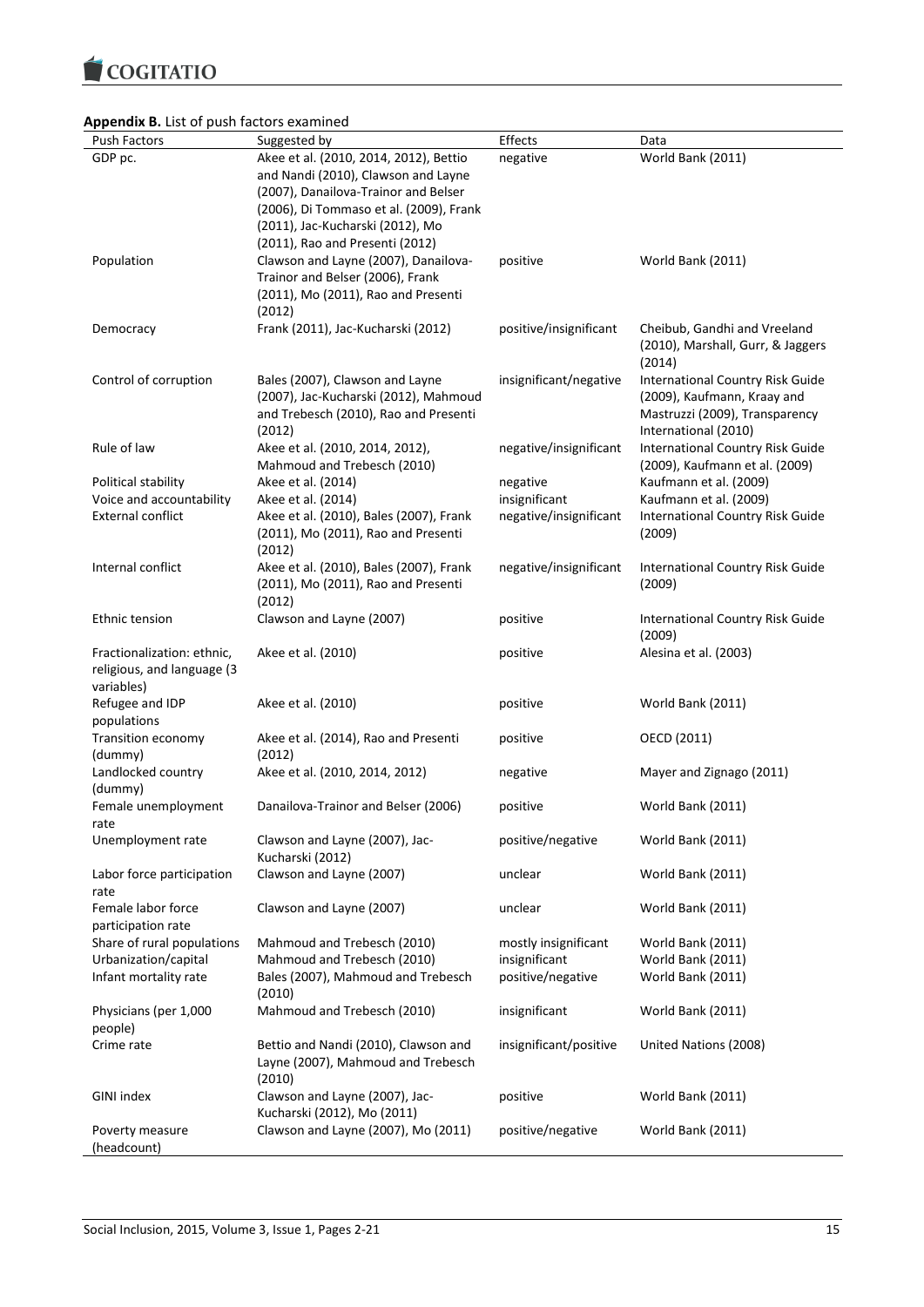

| Prostitution law           | Akee et al. (2010, 2014)               | mostly insignificant   | Cho et al. (2013)               |
|----------------------------|----------------------------------------|------------------------|---------------------------------|
| Women's economic           | Clawson and Layne (2007)               | negative               | Cingranelli and Richards (2010) |
| rights, social rights (2   |                                        |                        |                                 |
| variables)                 |                                        |                        |                                 |
| Female education: female   | Bettio and Nandi (2010), Di Tommaso    | positive/negative/insi | World Bank (2011)               |
| literacy rate (% of female | et al. (2009), Rao and Presenti (2012) | gnificant              |                                 |
| age 15 or above)           |                                        |                        |                                 |
| Female education: female   | Bettio and Nandi (2010), Di Tommaso    | positive/negative/insi | World Bank (2011)               |
| literacy rate (% of female | et al. (2009)                          | gnificant              |                                 |
| age 15-24)                 |                                        |                        |                                 |
| Education : literacy rate  | Clawson and Layne (2007), Mahmoud      | negative/insignificant | World Bank (2011)               |
| (% of people age 15 or     | and Trebesch (2010), Zhang et al.      |                        |                                 |
| above)                     | (2011)                                 |                        |                                 |
| Education: literacy rate   | Clawson and Layne (2007), Mahmoud      | negative/insignificant | World Bank (2011)               |
| (% of people age 15-24)    | and Trebesch (2010), Zhang et al.      |                        |                                 |
|                            | (2011)                                 |                        |                                 |
| TV and phone               | Mahmoud and Trebesch (2010), Mo        | negative               | Dreher (2006)                   |
| usage/information flows    | (2011)                                 |                        |                                 |
| Visa restriction           | Jac-Kucharski (2012)                   | insignificant          | Neumayer (2006)                 |
| Number of UN               | Smith and Smith (2010)                 | positive               | Dreher (2006)                   |
| peacekeepers sent          |                                        |                        |                                 |
| abroad, normalized by      |                                        |                        |                                 |
| populations                |                                        |                        |                                 |
| Number of UN               | Smith and Smith (2010)                 | positive               | Neumayer and Perkins (2008)     |
|                            |                                        |                        |                                 |
| peacekeepers residing in   |                                        |                        |                                 |
| the country, normalized    |                                        |                        |                                 |
| by populations             |                                        |                        |                                 |
| Food production index      | Bales (2007)                           | positive               | World Bank (2011)               |
| /Share of food, beverage   |                                        |                        |                                 |
| and tobacco industries in  |                                        |                        |                                 |
| GDP (2 var.)               |                                        |                        |                                 |
| Grant amnesty (Anti-       | Akee et al. (2014)                     | insignificant          | Cho et al. (2014)               |
| trafficking protection     |                                        |                        |                                 |
| policy)                    |                                        |                        |                                 |
| OECD membership            | Belser (2005)                          | negative               | OECD (2011)                     |
| (dummy)                    |                                        |                        |                                 |
| Regional dummy: East       | Akee et al. (2014), Rao and Presenti   | positive (the          | World Bank (2011)               |
| Asia and Pacific, Europe   | (2012)                                 | reference group:       |                                 |
| and Central Asia, Latin    |                                        | developed country-     |                                 |
| America and Caribbean,     |                                        | group)                 |                                 |
| North Africa and Middle    |                                        |                        |                                 |
| East, North America,       |                                        |                        |                                 |
| South Asia, and Sub-       |                                        |                        |                                 |
| Saharan Africa (7          |                                        |                        |                                 |
| variables)                 |                                        |                        |                                 |
| Share of Religion in       | Clawson and Layne (2007)               | unclear                | Encyclopedia Britannica (2001)  |
| populations: Muslim,       |                                        |                        |                                 |
| Catholic, and Protestants  |                                        |                        |                                 |
| (3 variables)              |                                        |                        |                                 |
| Legal origin: British,     | Akee et al. (2014)                     | insignificant          | La Porta, Lopez-de-Silanes,     |
| socialist, French, and     |                                        |                        | Shleifer, & Vishny (1998)       |
| German dummy (4            |                                        |                        |                                 |
| variables)                 |                                        |                        |                                 |
| Major language: English,   | Zhang et al. (2011)                    | Spanish: positive (US  | Encyclopedia Britannica (2001)  |
| French, Spanish,           |                                        | case study)            |                                 |
| Portuguese and German      |                                        |                        |                                 |
| dummy (5 var.)             |                                        |                        |                                 |
| <b>Emigration rates</b>    | Clawson and Layne (2007)               | positive               | World Bank (2011)               |
| Net migrants               | Clawson and Layne (2007), Mahmoud      | positive               | World Bank (2011)               |
|                            | and Trebesch (2010)                    |                        |                                 |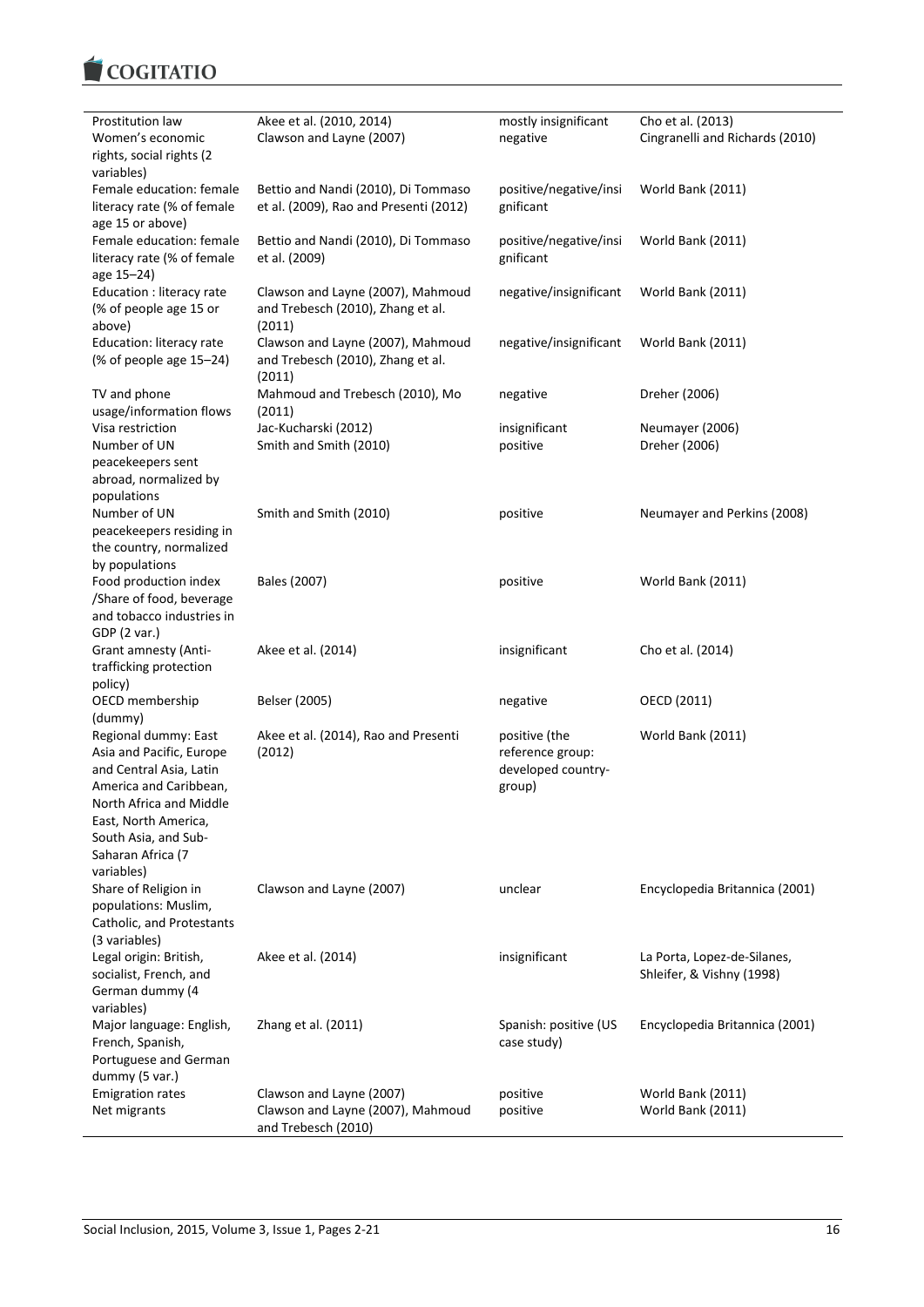

| Fertility rate (number of<br>children)                       | Di Tommaso et al. (2009)                     | insignificant | World Bank (2011)               |
|--------------------------------------------------------------|----------------------------------------------|---------------|---------------------------------|
| Share of age group 0-14<br>in total population               | Bales (2007), Mahmoud and Trebesch<br>(2010) | positive      | World Bank (2011)               |
| Population density<br>(people per square km of<br>land area) | Bales (2007)                                 | positive      | World Bank (2011)               |
| Consumer price index                                         | Clawson and Layne (2007)                     | positive      | World Bank (2011)               |
| Amount of heroin seized                                      | Clawson and Layne (2007)                     | positive      | United Nations (2008)           |
| Human rights index:<br>physical integrity                    | Clawson and Layne (2007)                     | positive      | Cingranelli and Richards (2010) |
| <b>CO2</b> Emissions                                         | Clawson and Layne (2007)                     | positive      | World Bank (2011)               |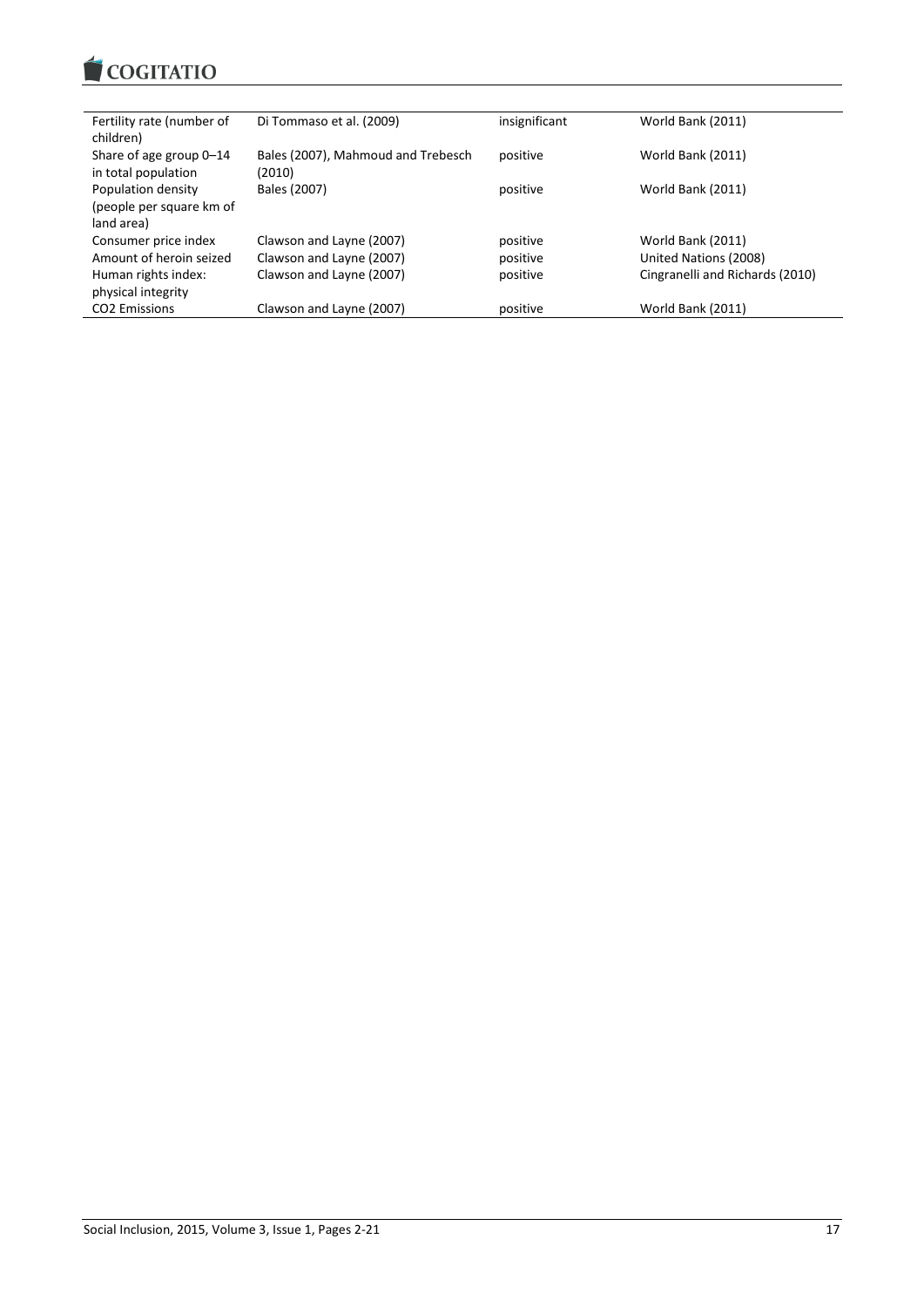COGITATIO

# **Appendix C.** List of pull factors examined.

| <b>PPCHAIR C.</b> LISE OF PUIL TUCLOTS CAUTHINGU. |                                              |                        |                                         |
|---------------------------------------------------|----------------------------------------------|------------------------|-----------------------------------------|
| <b>Pull Factors</b>                               | Suggested by                                 | Effects                | Data sources                            |
| GDP pc.                                           | Akee et al. (2010, 2012, 2014), Cho (2013),  | positive               | World Bank (2011)                       |
|                                                   | Cho et al. (2013), Frank (2011), Jakobsson   |                        |                                         |
|                                                   | and Kotsadam (2013)                          |                        |                                         |
| Population                                        | Cho (2013), Cho et al. (2013), Frank (2011), | mostly positive (Frank | World Bank (2011)                       |
|                                                   | Jakobsson and Kotsadam (2013)                | 2011, insignificant)   |                                         |
| Democracy                                         | Cho et al. (2013), Frank (2011)              | negative/positive      | Cheibub et al. (2010), Marshall et      |
|                                                   |                                              |                        |                                         |
|                                                   |                                              |                        | al. (2014)                              |
| Control of corruption                             | Bales (2007), Cho (2013)                     | negative               | <b>International Country Risk Guide</b> |
|                                                   |                                              |                        | (2009), Kaufmann et al. (2009),         |
|                                                   |                                              |                        | Transparency International              |
|                                                   |                                              |                        | (2010)                                  |
| Rule of law                                       | Akee et al. (2010, 2012, 2014), Cho et al.   | insignificant/negative | International Country Risk Guide        |
|                                                   | (2013), Jakobsson and Kotsadam (2013)        |                        | (2009), Kaufmann et al. (2009)          |
|                                                   |                                              |                        |                                         |
| Political stability                               | Akee et al. (2014)                           | negative               | Kaufmann et al. (2009)                  |
| Voice and                                         | Akee et al. (2014)                           | insignificant          | Kaufmann et al. (2009)                  |
| accountability                                    |                                              |                        |                                         |
| <b>External conflict</b>                          | Akee et al. (2010), Frank (2011)             | positive               | <b>International Country Risk Guide</b> |
|                                                   |                                              |                        | (2009)                                  |
| Internal conflict                                 | Akee et al. (2010), Frank (2011)             | positive               | <b>International Country Risk Guide</b> |
|                                                   |                                              |                        | (2009)                                  |
|                                                   |                                              |                        |                                         |
| Ethnic tension                                    | Akee et al. (2010)                           | positive               | <b>International Country Risk Guide</b> |
|                                                   |                                              |                        | (2009)                                  |
| Fractionalization:                                | Akee et al. (2010)                           | positive               | Alesina et al. (2003)                   |
| ethnic, religious, and                            |                                              |                        |                                         |
| language (3 variables)                            |                                              |                        |                                         |
| Leftwing executive                                | Cho et al. (2013)                            | insignificant          | Beck et al. (2001)                      |
| Rightwing executive                               | Cho et al. (2013)                            | insignificant          | Beck et al. (2001)                      |
|                                                   |                                              |                        |                                         |
| Media freedom                                     | Cho et al. (2013)                            | insignificant          | Freedom House (2010)                    |
| Prostitution law                                  | Akee et al. (2010, 2014), Cho et al. (2013), | Insignificant/positive | Cho et al. (2013)                       |
| (legalization)                                    | Jakobsson and Kotsadam (2013)                |                        |                                         |
| Amount of heroin                                  | Jakobsson and Kotsadam (2013)                | insignificant          | United Nations (2008)                   |
| seized                                            |                                              |                        |                                         |
| Women's economic                                  | Cho (2013)                                   | insignificant          | Cingranelli and Richards (2010)         |
| rights, social rights (2                          |                                              |                        |                                         |
| variables)                                        |                                              |                        |                                         |
|                                                   |                                              |                        |                                         |
| Social globalization                              | Cho (2013)                                   | insignificant/mixed    | Dreher (2006)                           |
| (incl. information                                |                                              |                        |                                         |
| flows)                                            |                                              |                        |                                         |
| Unemployment rate                                 | Cho et al. (2013)                            | insignificant          | World Bank (2011)                       |
| % of workforce in                                 | Cho et al. (2013)                            | insignificant          | World Bank (2011)                       |
| agriculture                                       |                                              |                        |                                         |
| Literacy rate                                     | Cho et al. (2013)                            | insignificant          | World Bank (2011)                       |
| Mortality rate under                              | Cho et al. (2013)                            | insignificant          | World Bank (2011)                       |
|                                                   |                                              |                        |                                         |
| five                                              |                                              |                        |                                         |
| Infant mortality rate                             | Bales (2007)                                 | insignificant          | World Bank (2011)                       |
| Refugees (countries                               | Akee et al. (2010)                           | positive               | World Bank (2011)                       |
| of asylum)                                        |                                              |                        |                                         |
| Share of migrants in                              | Jakobsson and Kotsadam (2013)                | insignificant          | World Bank (2011)                       |
| population                                        |                                              |                        |                                         |
| Share of age group 65                             | Bales (2007)                                 | positive               | World Bank (2011)                       |
| or above in total                                 |                                              |                        |                                         |
|                                                   |                                              |                        |                                         |
| populations                                       |                                              |                        |                                         |
| International tourism                             | Cho et al. (2013)                            | insignificant          | World Bank (2011)                       |
| (number of                                        |                                              |                        |                                         |
| departure)                                        |                                              |                        |                                         |
| Urbanization                                      | Cho et al. (2013)                            | insignificant          | World Bank (2011)                       |
| Visa restriction                                  | Cho et al. (2013)                            | insignificant          | Neumayer (2006)                         |
| Trade (share in GDP)                              | Cho (2013), Danailova-Trainor and Belser     | insignificant/positive | World Bank (2011)                       |
|                                                   | (2006)                                       |                        |                                         |
|                                                   |                                              |                        |                                         |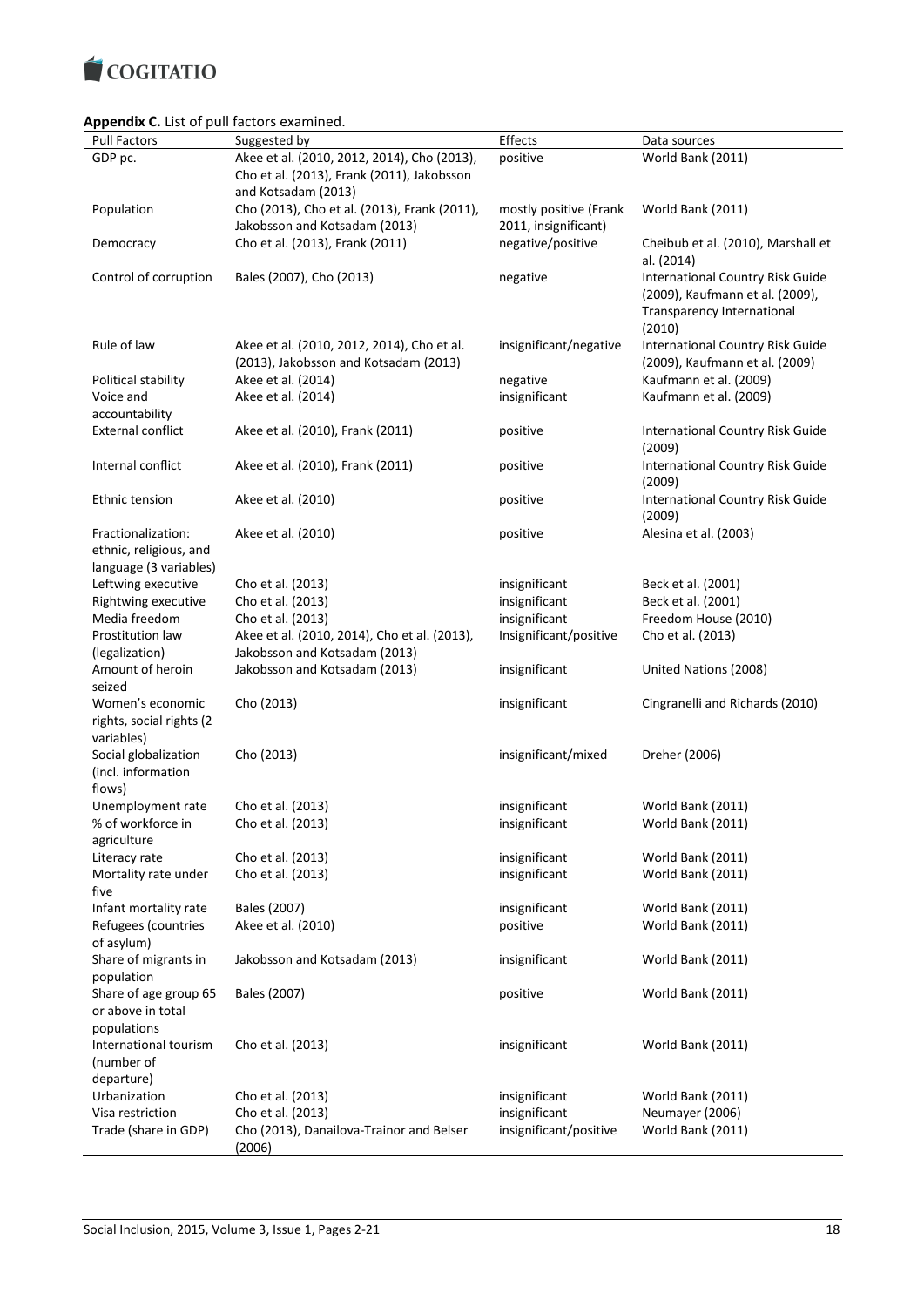

| FDI (share in GDP)                        | Cho (2013)                                | insignificant          | World Bank (2011)              |
|-------------------------------------------|-------------------------------------------|------------------------|--------------------------------|
| Share of food,                            | Bales (2007)                              | positive               | World Bank (2011)              |
| beverage and tobacco                      |                                           |                        |                                |
| industries in GDP                         |                                           |                        |                                |
| Energy use                                | Bales (2007)                              | positive               | World Bank (2011)              |
| Anti-trafficking Policy                   | Cho et al. (2013)                         | insignificant          | Cho et al. (2014)              |
| Grant amnesty                             | Akee et al. (2014)                        | positive               | Cho et al. (2014)              |
| (protection policy)                       |                                           |                        |                                |
| Crime rate                                | Jakobsson and Kotsadam (2013)             | insignificant          | United Nations (2008)          |
| Number of UN                              | Cho et al. (2013)                         | insignificant          | Dreher (2006)                  |
| peacekeepers sent                         |                                           |                        |                                |
| abroad, normalized                        |                                           |                        |                                |
| by populations<br>Number of UN            | Cho et al. (2013), Smith and Smith (2010) | insignificant/positive | Neumayer and Perkins (2008)    |
| peacekeepers                              |                                           |                        |                                |
| residing in the                           |                                           |                        |                                |
| country, normalized                       |                                           |                        |                                |
| by populations                            |                                           |                        |                                |
| OECD membership                           | Belser (2005), Cho (2013)                 | positive               | OECD (2011)                    |
| (dummy)                                   |                                           |                        |                                |
| Regional dummy: East                      | Belser (2005), Cho et al. (2013)          | negative/insignificant | World Bank (2011)              |
| Asia and Pacific,                         |                                           | (reference group:      |                                |
| <b>Europe and Central</b>                 |                                           | developed country-     |                                |
| Asia, Latin America                       |                                           | group)                 |                                |
| and Caribbean, North                      |                                           |                        |                                |
| Africa and Middle                         |                                           |                        |                                |
| East, North America,                      |                                           |                        |                                |
| South Asia, and Sub-                      |                                           |                        |                                |
| Saharan Africa (7                         |                                           |                        |                                |
| variables)                                |                                           |                        |                                |
| Share of Religion in                      | Cho et al. (2013)                         | partly negative        | Encyclopedia Britannica (2001) |
| populations: Muslim,                      |                                           | (Catholic)             |                                |
| Catholic, and                             |                                           |                        |                                |
| Protestants (3                            |                                           |                        |                                |
| variables)                                |                                           |                        |                                |
| Legal origin: British,                    | Akee et al. (2014), Cho et al. (2013)     | mostly insignificant   | La Porta et al. (1998)         |
| socialist, French, and<br>German dummy (4 |                                           |                        |                                |
| variables)                                |                                           |                        |                                |
| Major language:                           | Cho et al. (2013)                         | insignificant          | Encyclopedia Britannica (2001) |
| English, French,                          |                                           |                        |                                |
| Spanish, Portuguese,                      |                                           |                        |                                |
| and German dummy                          |                                           |                        |                                |
| (5 variables)                             |                                           |                        |                                |
| Transition economy                        | Akee et al. (2014)                        | negative               | OECD (2011)                    |
| (dummy)                                   |                                           |                        |                                |
| Landlocked country                        | Akee et al. (2010, 2012, 2014)            | negative               | Mayer and Zignago (2011)       |
| (dummy)                                   |                                           |                        |                                |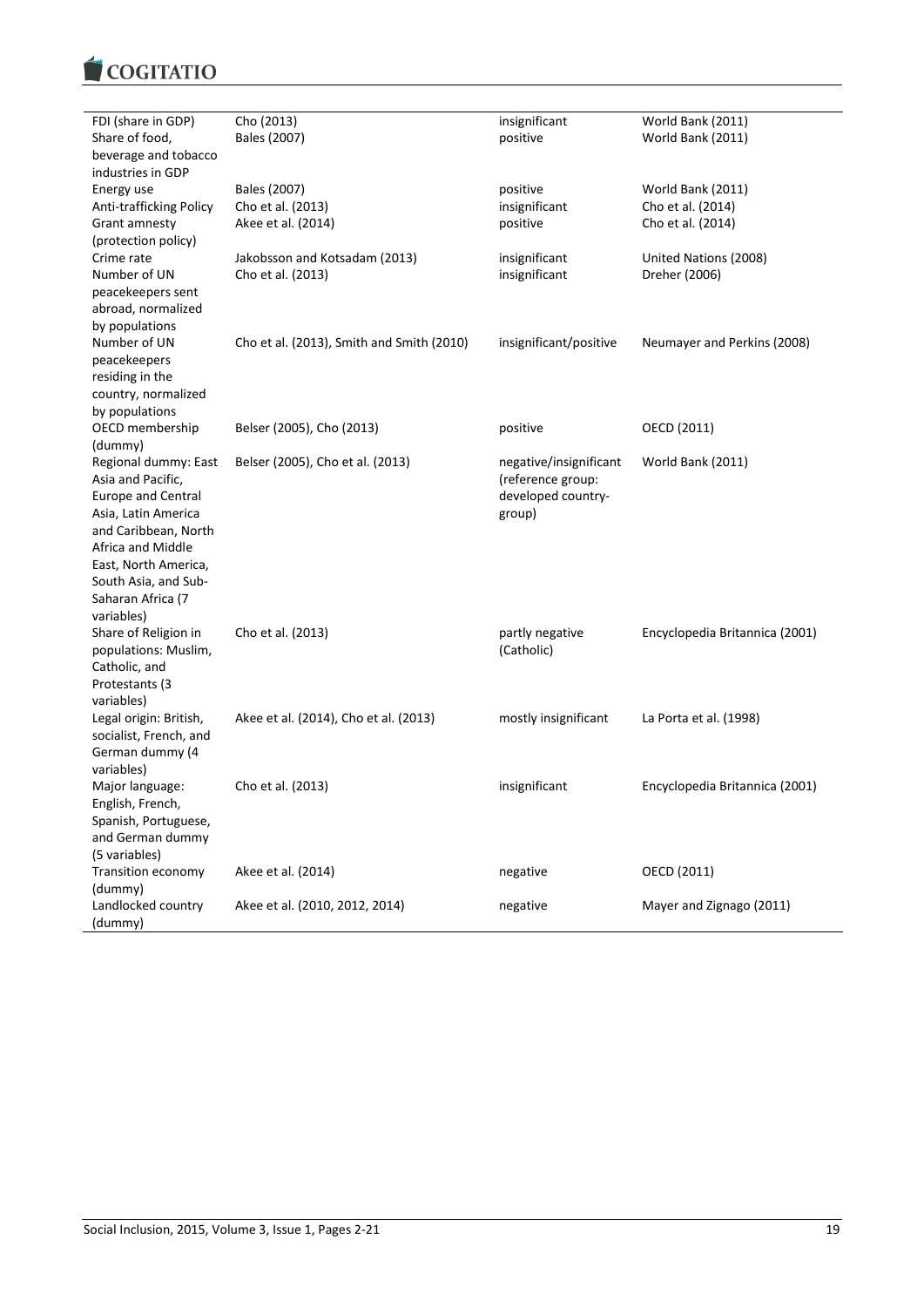

# **Appendix D.** Human trafficking flows.

|  | Inflows: Destination country list (source: UNODC, 2006). |  |  |  |  |
|--|----------------------------------------------------------|--|--|--|--|
|--|----------------------------------------------------------|--|--|--|--|

| <b>Very High</b> | High               | Medium                                         | Low                | <b>Very Low</b>   |
|------------------|--------------------|------------------------------------------------|--------------------|-------------------|
| Belgium          | Australia          | Albania                                        | Aruba              | Algeria           |
| Germany          | Austria            | Argentina                                      | Bangladesh         | <b>Bhutan</b>     |
| Greece           | Bosnia and         | <b>Bahrain</b>                                 | <b>Belize</b>      | Brazil            |
| Israel           | Herzegovina        | Benin                                          | Brunei Darussalam  | Burundi           |
| Italy            | Cambodia           | <b>Bulgaria</b>                                | Congo, Republic of | Chad              |
| Japan            | Canada             | <b>Burkina Faso</b>                            | Costa Rica         | Chile             |
| Netherlands      | China              | Cameroon                                       | Ecuador            | Congo, Democratic |
| Thailand         | Hong Kong, China   | Cote d'Ivoire                                  | Egypt              | Republic of       |
| Turkey           | SAR                | Croatia                                        | Haiti              | Djibouti          |
| United States of | Taiwan Province of | Curacao                                        | Indonesia          | Dominica          |
| America          | China              | Dominican Republic                             | Iraq               | Ethiopia          |
|                  | Cyprus             | El Salvador                                    | Ireland            | Fiji              |
|                  | Czech Republic     | <b>Equatorial Guinea</b>                       | Kyrgyzstan         | Gambia            |
|                  | Denmark            | Estonia                                        | Lao People's       | Georgia           |
|                  | France             | Finland                                        | Democratic         | Honduras          |
|                  | India              | Gabon                                          | Republic           | Jamaica           |
|                  | Kosovo,            | Ghana                                          | Libyan Arab        | Liberia           |
|                  | (Serbia and        | Guatemala                                      | Jamahiriya         | Malawi            |
|                  | Montenegro)        | Hungary                                        | Luxembourg         | Maldives          |
|                  | Pakistan           | Iceland                                        | Mali               | Morocco           |
|                  | Poland             | Iran                                           | Niger              | Mozambique        |
|                  | Saudi Arabia       | Kazakhstan                                     | Oman               | Republic of       |
|                  | Spain              | Kenya                                          | Paraguay           | Moldova           |
|                  | Switzerland        | Kuwait                                         | Romania            | Senegal           |
|                  | <b>United Arab</b> | Latvia                                         | Slovenia           | Sierra Leone      |
|                  | Emirates           | Lebanon                                        | Sri Lanka          | Slovakia          |
|                  | United Kingdom     | Lithuania                                      | Uganda             | Sudan             |
|                  |                    | Macao, China SAR                               | United Republic of | Tajikistan        |
|                  |                    | Malaysia                                       | Tanzania           | Trinidad and      |
|                  |                    | Mexico                                         | Uzbekistan         | Tobago            |
|                  |                    | Myanmar                                        | Yemen              | Zambia            |
|                  |                    | New Zealand                                    |                    | Zimbabwe          |
|                  |                    | Nigeria                                        |                    |                   |
|                  |                    | Norway                                         |                    |                   |
|                  |                    | Panama                                         |                    |                   |
|                  |                    | Philippines                                    |                    |                   |
|                  |                    | Portugal                                       |                    |                   |
|                  |                    | Qatar                                          |                    |                   |
|                  |                    | Republic of Korea<br><b>Russian Federation</b> |                    |                   |
|                  |                    | Serbia and                                     |                    |                   |
|                  |                    | Montenegro                                     |                    |                   |
|                  |                    | Singapore                                      |                    |                   |
|                  |                    | South Africa                                   |                    |                   |
|                  |                    | Sweden                                         |                    |                   |
|                  |                    | Syrian Arab                                    |                    |                   |
|                  |                    | Republic                                       |                    |                   |
|                  |                    | The former Yugoslav                            |                    |                   |
|                  |                    | Macedonia                                      |                    |                   |
|                  |                    | Togo                                           |                    |                   |
|                  |                    | Ukraine                                        |                    |                   |
|                  |                    | Venezuela                                      |                    |                   |
|                  |                    | Vietnam                                        |                    |                   |
|                  |                    |                                                |                    |                   |